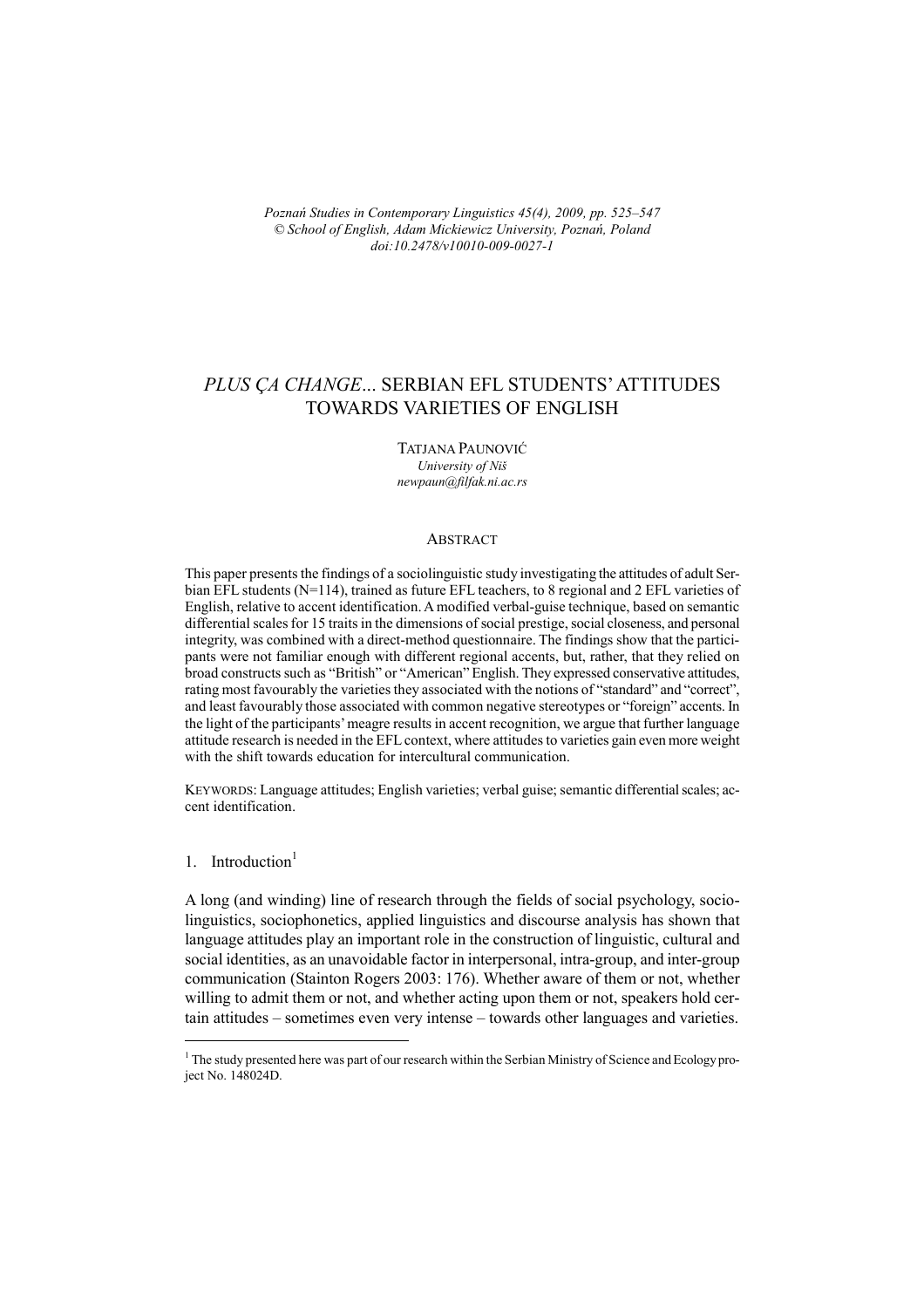Notwithstanding the serious criticism addressed to the "mainstream" experimental and mainly quantitative research from the positions of social constructivism, discursive psychology and discourse analysis, arguing that attitudes are dynamic rather than stable, "negotiable" in the process of communication rather than merely "expressed" (e.g. Hyrkstedt and Kalaja 1998: 346), research has confirmed that language attitudes indeed "filter" or "colour" our speech perception (Lippi-Green 1997; Niedzielski 1999; Hay and Drager 2007; Bradlow and Bent 2007). They can be triggered by the smallest phonetic details (Edwards 1999: 109; Baker et al. 2007: 4; Walker 2007; also cf. Bradlow and Bent 2000; Clopper 2000; Clopper and Pisoni 2004a, 2006), but also by variety labels alone (Giles 1970; Garrett et al. 2005; Coupland and Bishop 2007), or even by various perceived non-linguistic cues (Preston 1999, 2004), due to intimate links between attitudes, stereotypes and language ideologies (Coupland and Bishop 2007). Thus, whether seen as stable or dynamic, language attitudes act as an important factor in any given communicative context.

The context in which attitudes are especially important today is studying and teaching English as a foreign language (EFL), where the focus has shifted towards education for intercultural communication (Sercu 2006), and building intercultural communicative competence (Byram 1997: 3, 2008). To deal with their students' (and their own) development as competent communicators in various intercultural contexts, EFL teachers need a raised awareness about the "social diversity in the attribution of social meaning to speech varieties" (Coupland and Bishop 2007: 76), and about language attitudes – how they operate, how they are formed and changed, and how they influence our communication in many subtle ways. Therefore, attitude research is particularly important from the EFL standpoint, especially "taking account of interpersonal, intergroup, and contextual factors" (Gallois et al. 2007: 612).

#### 2. Previous research

Attitudes to varieties of English have been widely researched, in both naturalistic and EFL contexts. As for the former, attitude studies in the UK were conducted, e.g. by Coupland (2000), Garrett et al. (2003), or Hiraga (2005) and Coupland and Bishop (2007); in Canada by Derwing (2003); in Australia and New Zealand e.g. by Ray and Zahn (1999), Bayard et al. (2001), Garrett et al. (2005); in the USA by Lippi-Green (1997), or more recently Moyer (2007), Bucholtz et al*.* (2008), and many more. EFL speakers' attitudes to "English with an accent" – to use Lippi-Green's (1997) expression – are also researched intensively, using various methods and techniques. For instance, such studies have been reported for Poland (Janicka et al. 2005; Dziubalska-Kołaczyk et al. 2006; Weckwerth 2007), Malta (Micheli 2001), Macao (Young 2006), and Germany (Hilgendorf 2007), to mention but a few.

These studies are too numerous and too diverse in terms of methods, participants and general design to be presented and compared here, but some are relevant for either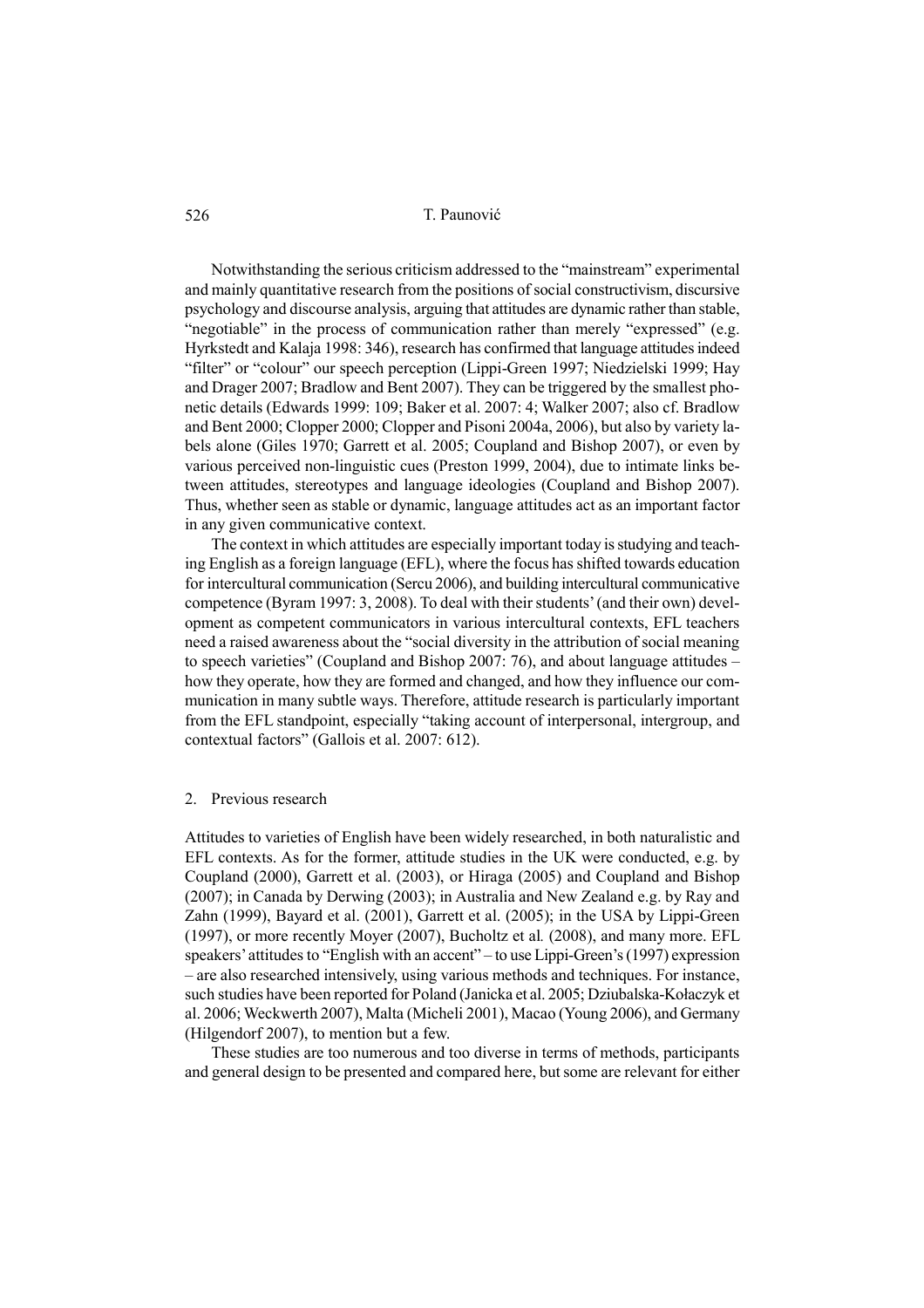our methodology or our findings. For instance, Coupland and Bishop's (2007) study, although methodologically different from ours, reports findings very significant for our research. It was based on an online survey involving 5,010 UK informants, asking them to evaluate English varieties on the basis of variety names, i.e. "conceptual labels" (Coupland and Bishop 2007: 76). The study revealed that accent types associated with "standard" speech were favoured on both prestige and social attractiveness, while several urban varieties were downgraded (Birmingham, Liverpool, Glasgow, but also Leeds, Manchester and Bristol; Coupland and Bishop 2007: 80), in line with Hiraga's findings, too (Hiraga 2005: 290). Most importantly, the authors highlight the weight of language ideologies in accent evaluation, and the slow and difficult ways in which they can be "reconstituted".

Similarly, although focused on EFL learners' and not native speakers' attitudes, McKenzie's research (2008), which combined verbal-guise, questionnaire, and dialect mapping, showed that Japanese EFL students (N=558) evaluated standard varieties more favourably on status, whereas non-standard speech was rated more highly on solidarity; generally, USA speakers were ranked the most favourably. The study by Dalton-Puffer et al*.* (1997) showed that Austrian EFL students (N=132), asked to evaluate General American, RP, near-RP and Austrian EFL speech in a modified matched-guise experiment, systematically ranked native accents more favourably than non-native ones in terms of prestige, while familiarity, too, played a role in accent rating.

Bayard et al. (2001) used a modified verbal-guise technique to investigate the attitudes of Australian, American and New Zealand university students (N=400). Their study showed that the RP variety was not ranked higher than Australian and New Zealand English in power/status, and that American English was gaining in prestige (Bayard et al*.* 2001: 22). Garrett et al. (2005) targeted the same varieties, but used a different methodology: open-ended questionnaires based on variety labels, i.e. the folklinguistic approach and conceptual mode of presentation (Garrett et al*.* 2005: 216). In difference to Bayard et al*.* (2001), their participants, university students in the USA, UK, Australia and New Zealand (N=517), showed very negative "affective associations" for USA English, and a less negative "affective profile" of England English.

Danish EFL students' attitudes towards several English varieties were studied by Ladegaard (1998), Jarvella et al*.* (2001), and Ladegaard and Sachdev (2006), all based on the modified matched-/verbal-guise technique and the dimensions of status, closeness, and "linguistic attractiveness". Jarvella et al*.* (2001) found that, although familiarity influenced accent identification (speakers from England and the USA were identified more accurately than those from Ireland and Scotland), American English was ranked least favourably. Similarly, in Ladegaard's study (1998), the American variety was ranked less favourably than Australian and Scottish varieties, while RP was ranked as the most prestigious and attractive one. In Ladegaard and Sachdev (2006), the participants (N=96) rated American, Australian, RP, Scottish and Cockney English, and the highest prestige was associated with varieties closest to RP/"standard British". All these studies suggest that stereotypes and language ideologies influence variety evaluation (e.g. Jarvella et al*.* 2001: 50).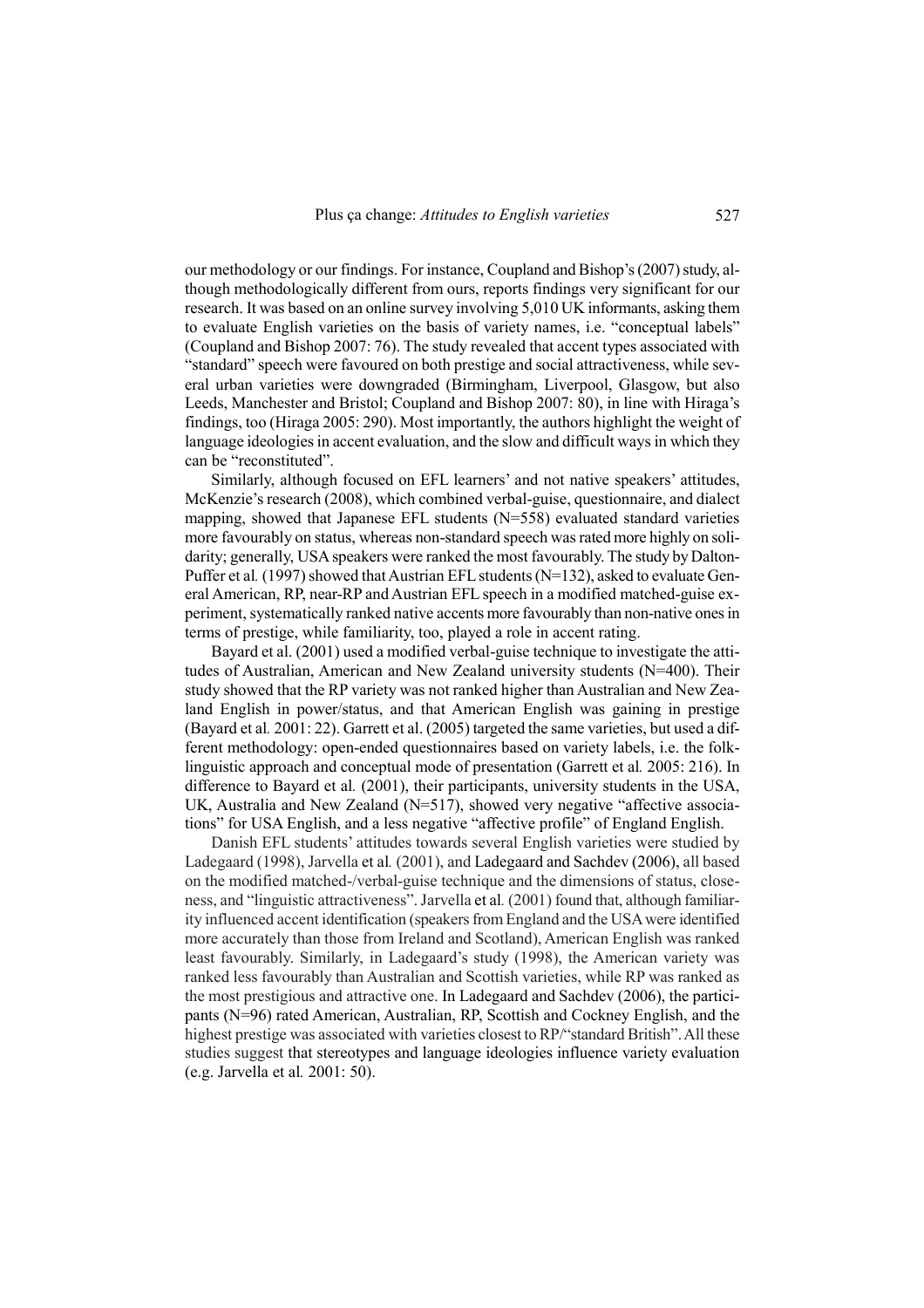In the Serbian educational context, however, there are only a few studies focusing on EFL learners' attitudes to English varieties (e.g. Vasić 1994; Kovačević 2005; Cvetičanin and Paunović 2007). In this sense, although it continues the line of research we have pursued for some time (Paunović 2007, 2008, 2009, forthcoming), the study we present here should still be considered exploratory in many ways.

# 3. Present study

### 3.1. Population

The participants in this study were 114 students at the English Department of the Faculty of Philosophy, University of Niš (24 male, 90 female, average age 20.7). This was a convenience sample, but it can be taken to reflect the usual population of the Department. One group of participants were first-year students (N=64; 15 male, 49 female, ages 19−24, average age 19.9), while the others were third-year students (N=50; 9 male, 41 female, ages 21–26, average age 21.7). The students were exposed to both British and American English at the Department, but we could not estimate their exposure to different varieties outside the classroom. This kind of population was chosen because these students are trained as future EFL teachers, so studying their attitudes is particularly important in today's circumstances.

#### 3.2. Research questions

The study focused on the following research questions:

- (1) What are the participants' attitudes towards regional varieties of English? Do they differ in the dimensions of prestige, social closeness, and, possibly "linguistic attractiveness" (Ladegaard 1998; Ladegaard and Sachdev 2006) or some other dimensions (Garrett 2001; Garrett et al*.* 2003; 2005)?
- (2) How well can the students identify regional accents of English? Is the correct identification related to the kind of attitudes expressed?

# 3.3. Methodology and procedures

 $\overline{a}$ 

The study was based on the modified verbal-guise technique – listening to 10 speakers reading out the same passage, a 69-word paragraph (*Please, call Stella...*). The recordings were downloaded from the Speech Accent Archive, courtesy of the Department of English, George Mason University.<sup>2</sup>

<sup>&</sup>lt;sup>2</sup> Under the Creative Commons License, <http://creativecommons.org/licenses/by-nc-sa/3.0/>.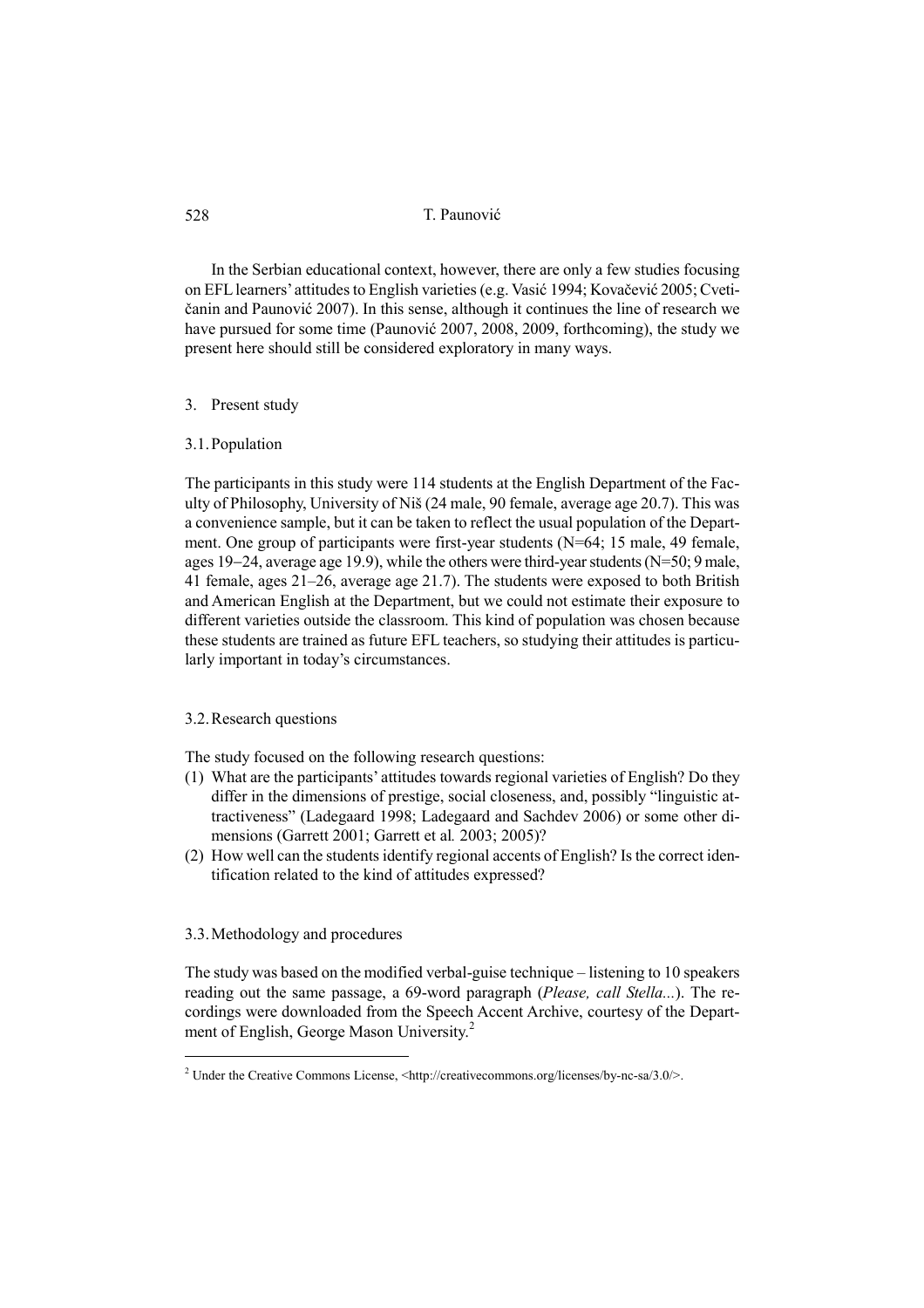The research instrument we used consisted of two parts. The first one involved listening to the 10 recordings and rating the speakers on 15 traits, on five-point semantic differential scales. The scales were randomised for ordering effects, and randomly reversed to minimise position bias and acquiescence. The participants were instructed to respond quickly and record their first impressions. Then, the participants were asked to state, on a 5-point Likert scale, how suitable they thought the given speaker would be as an EFL teacher. This was followed by an open-ended item in which the participants could explain their choice. These two items were included, first, to provide a specific real-life social context that would have immediate significance for our participants (Coupland 2007; Hay and Drager 2007), and, second, to ensure the focus on the EFL teaching perspective which was central to our investigation. This also enabled us to compare the participants' attitudes expressed through semantic differential scales to their choice of varieties considered appropriate for EFL teaching, and thus pinpoint their idea of what the EFL teacher "should sound like".

The second part of the instrument focused on variety recognition. The participants listened to the recordings once again, in the same order, and were asked where the speaker came from. We opted for a forced-choice categorisation task (Clopper and Pisoni 2004a, 2006), but offered 16 alternatives for 10 speakers, i.e. included the names of the regions which were not represented by any speaker (e.g. Wales, New York, EFL Asian etc.). While the participants were instructed to respond quickly during the first listening and variety rating, they were instructed to take their time during the variety recognition task, and to think about the speech properties that might help them identify the speaker's place of origin.

The next item was an open-ended question that asked the participants to use an adjective or a phrase to describe the way the speaker sounded to them. This trait-eliciting item was included as a precaution, in case we had overlooked some traits or dimensions that might be relevant for our students in this social context.

The last part of the questionnaire asked the students to provide information about their gender and age, and to answer two open-ended questions – how they would describe their own accent, and what kind of accent they would like to have, and why. These questions were left to the very end of the questionnaire to minimize their possible influence on the participants' choices in variety rating and recognition.<sup>3</sup>

The experiment took about 25 minutes to complete, and was organised for five groups of students. We did not notice serious traces of fatigue or lack of concentration that might influence the results. It was ensured that the participants understood the tasks, and all their questions were answered before the recordings were played. Finally, it should be noted that we could not completely avoid the risk of researcher bias and social desirability bias, because the participants were our students and were informed

<sup>&</sup>lt;sup>3</sup> Further details, as well as the original questionnaire, can be obtained from the author.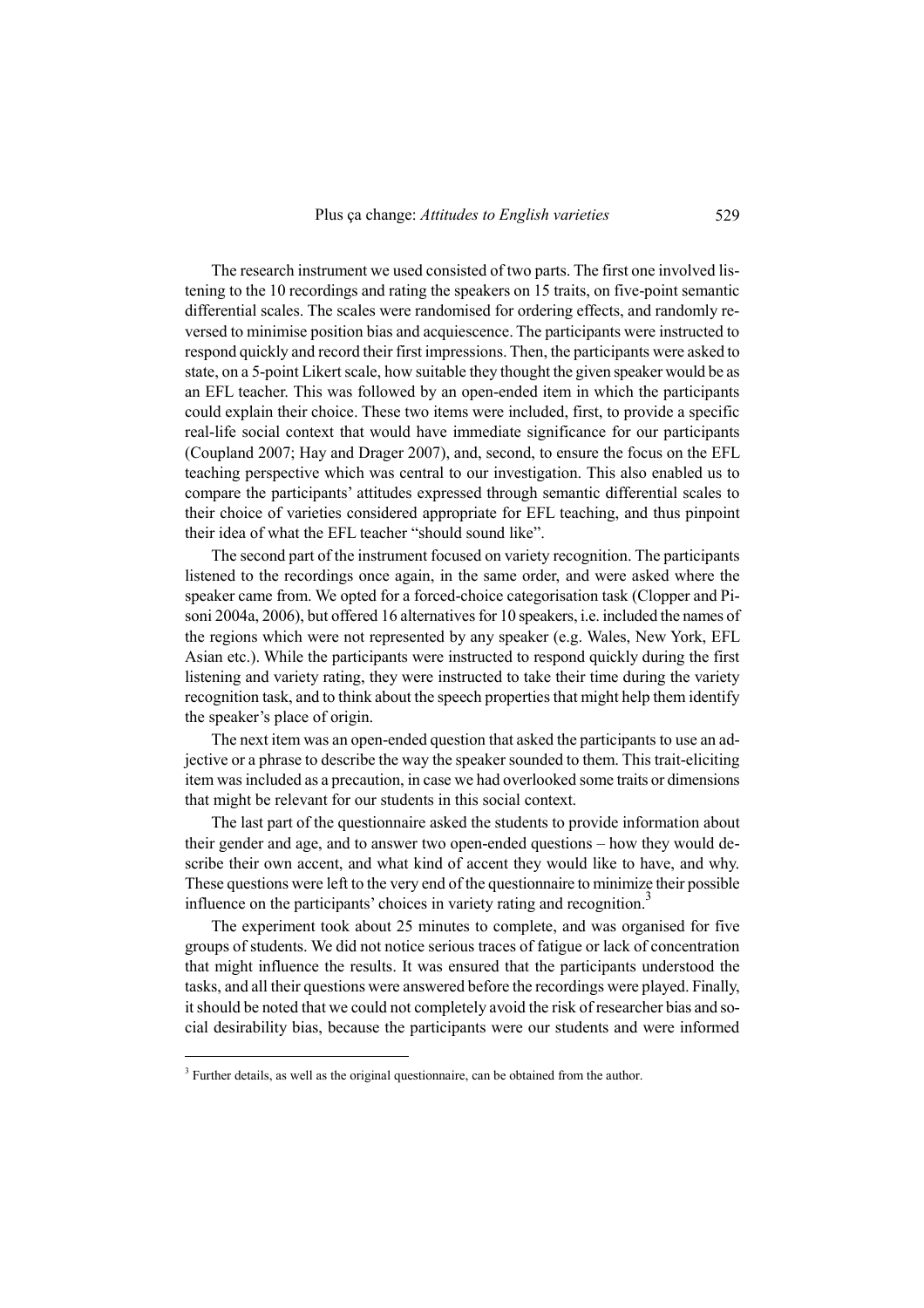about the research. On the other hand, the questionnaire ensured absolute anonymity, so we hope the results show students' attitudes reasonably faithfully.<sup>4</sup>

## 3.3.1. Choice of traits

The following 15 traits were chosen for the semantic differential scales, to capture the dimensions of social status or prestige and social closeness or solidarity, but also a third dimension we provisionally defined as "linguistic attractiveness" (Ladegaard 1998; Ladegaard and Sachdev 2006):

- educated, sophisticated, elegant, intelligent/smart, reliable, successful, and respected;
- friendly, honest, ready to help, interesting company, witty/a good sense of humour;
- communicative, pleasant to listen to, eloquent, and skilful.

We selected only the traits we considered currently and locally relevant (Mugglestone 1995: 292; McKenzie 2007; Hay and Drager 2007: 93), and unambiguously positive or negative in the Serbian cultural and social context. That is why we did not include some traits used in previous research, e.g. "ambitious", "assertive" and "controlling" (Bayard et al. 2001). Taking into account the Serbian social and cultural context, we provided longer labels for some traits, e.g. "successful and respected", to capture precisely the trait we targeted. The attribute "correct" (Preston 1996: 54 in Garrett 2001; Niedzielski and Preston 2003: 63) was deliberately excluded; however, as will be seen below, it surfaced anyway in students' responses to open-ended questions.

## 3.3.2. Choice of varieties

 $\overline{a}$ 

Ten varieties of English were chosen; the choice was based on our previous research, on the availability of samples in the Speech Accent Archive, on our expectations about the effect of the participants' familiarity with certain accents (Bradlow and Bent 2003; Clopper and Pisoni 2004b; Kraljic and Samuel 2006; Baker et al. 2007; Clopper and Bradlow 2008), and on the common stereotypes linked to certain accents (cf. Lippi-Green 1997: 215; Thomas 2004: 202). The label "RP" was not associated with any of the recordings. The varieties we chose were represented by speakers from: Southern

<sup>&</sup>lt;sup>4</sup> The research instrument was too complex to perform a reliability (internal consistency) analysis for it as a whole, but we did analyse one part – the items related to variety rating and the semantic differential scales. The total Cronbach's Alpha for this part of the questionnaire was very satisfactory –  $\alpha$ =.851 (based on standardised items,  $\alpha$  = .962). "Cronbach's Alpha if item deleted" was lower for all the items included in the reliability analysis.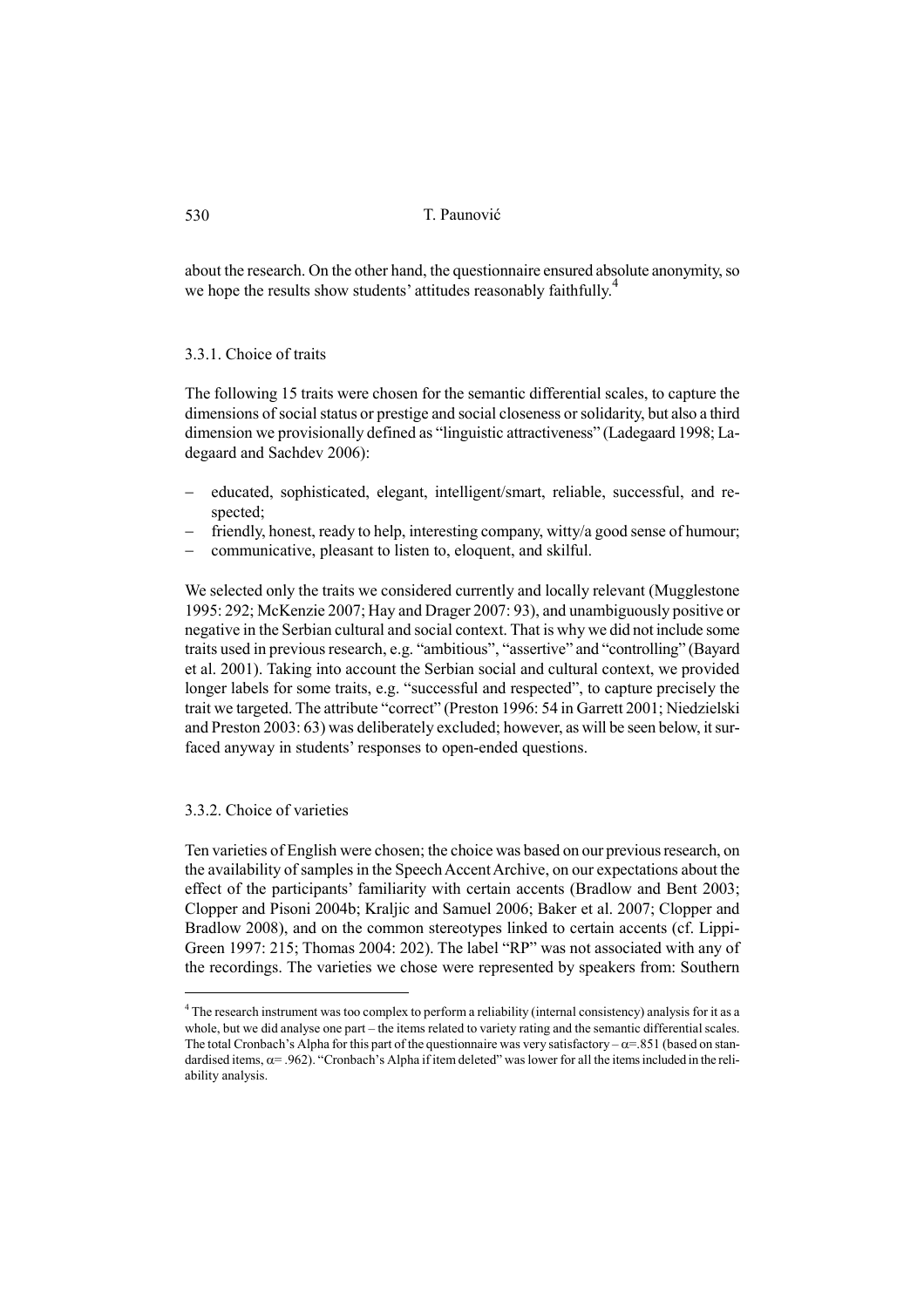England (St Albans, Hertfordshire, near London); Northern Ireland (Strabane, near Londonderry); Scotland (Edinburgh); Southern USA (Atlanta, Georgia); California (Oakland, San Francisco area); North-Midland USA<sup>5</sup> (Kansas City, Missouri); Australia (Launceston, Tasmania); and South Africa (Port Elizabeth). In addition, there was an EFL speaker from Russia (Pskov; Slavic L1, like the participants'), and an EFL speaker from Greece (Ioannina; non-Slavic L1, different from the participants').<sup>6</sup>

The relevant phonological and phonetic properties that provided points of difference for the varieties included the following:

- Vowels: / $\alpha$ :/ vs. /æ/; / $\alpha$ / openness, lip-rounding; front vowel openness /æ/, /e/, /iː/; back vowel backness; diphthong quality, esp. /aɪ/, /ɔɪ/, /aʊ/; /əʊ/ vs. /ɔʊ/; diphthongization of long monophthongs; monophthongization of diphthongs; centralized vowels  $\frac{1}{\sqrt{2}}$ ,  $\frac{1}{\sqrt{2}}$  (for the EFL speakers); pre-fortis clipping;
- − Consonants: postvocalic /r/ (rhotic vs. non-rhotic); /r/-quality; /t/ quality, e.g. flapped inter-vocalic, final /t/ glottalization; /θ/, /ð/ (EFL speakers); /v – w/ (EFL speakers);
- Suprasegmentals (cf. Hay and Drager 2007: 98): stress and rhythm; weakening of unstressed syllables; elision and vowel obscuration in weak forms; prosodic vowel lengthening; tone unit boundary tones (e.g. falling or rising final tones for statements); declension and resetting as discourse prosodic cues.

## 3.3.3. Choice of speakers

 $\overline{a}$ 

Taking into account the weaknesses pointed out by previous researchers (e.g. those pointed out by Milroy and Preston 1999; Bayard et al. 2001), we based our choice of the recordings on the following criteria. First, we chose to present only male voices, since in the available archive they showed less variance and comparable voice qualities could be found more easily. Second, we chose only speakers who did not change their place of residence, to avoid different accent influences (cf. Clopper and Pisoni 2006; Evans and Iverson 2007). The EFL speakers have acquired English only in academic settings; all the other speakers acquired English in naturalistic settings. Third, the speakers' age was also carefully considered (cf. Garrett et al. 2005). The chosen speakers were aged 32–38 (average 34.6). We took care not to include speakers with striking individual phonetic features, or exaggerated regional/EFL features, to minimise the effect of stereotyping.

 $<sup>5</sup>$  As close to the "unmarked" American dialect as possible, relying on Labov et al. (1997, 2006).</sup>

<sup>&</sup>lt;sup>6</sup> The varieties were presented to the listeners in a randomized order to avoid ordering effects, but the Slavic EFL speaker was neither the first nor the last one.

<sup>&</sup>lt;sup>7</sup> We relied on auditory judgements (cf. Hay and Drager 2007: 96), and on the phonetic transcriptions and comments provided in the Speech Accent Archive (where available).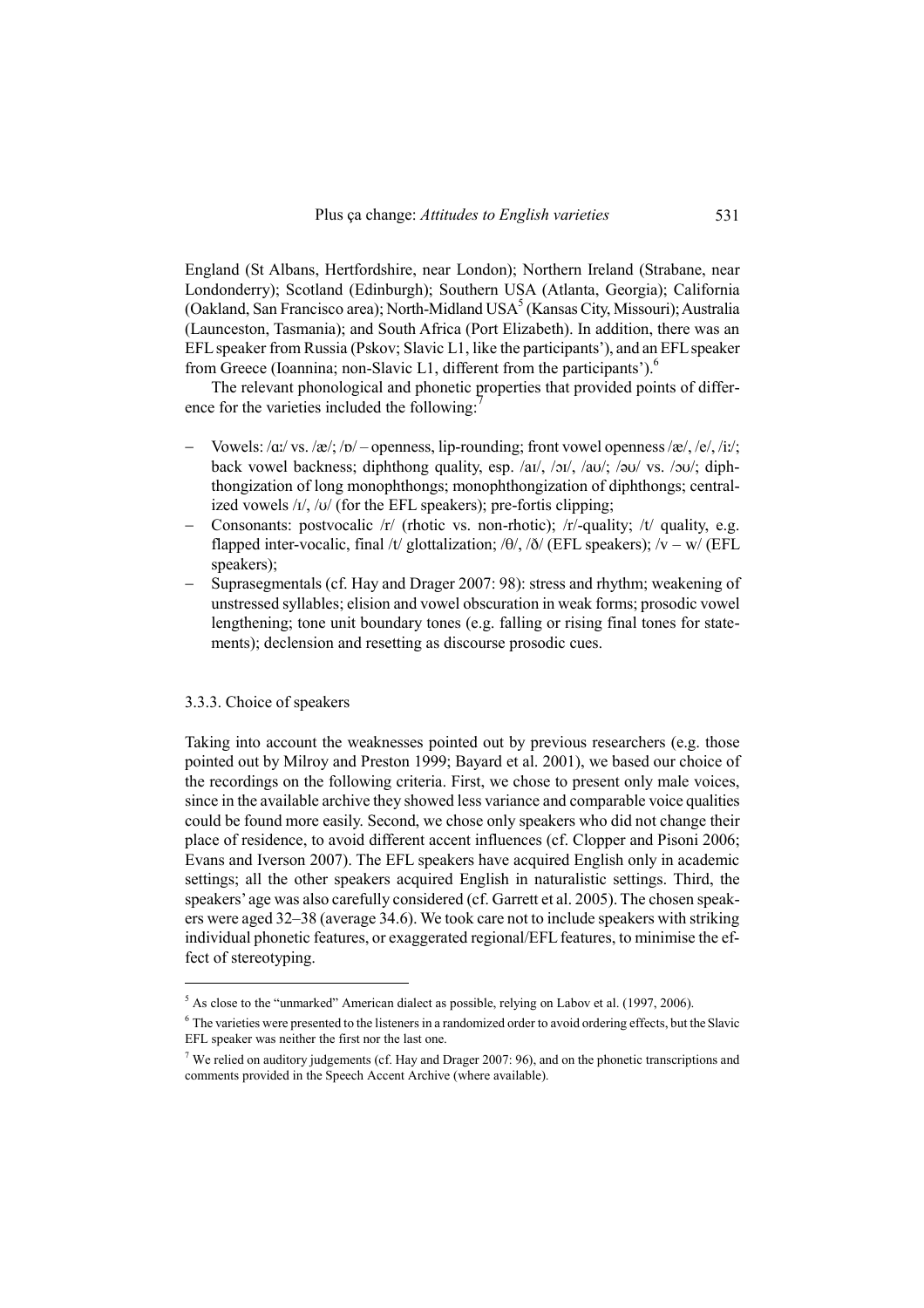External triangulation of the listening materials was provided, too: three senior lectors from the Department were asked to assess 20 shortlisted candidate speakers for tempo, fluency, naturalness, overall pitch level, and the estimated age of the speaker. Only the best-assessed 10 speakers were chosen, whose average score by the three assessors was 8.8–10 (on a 1–10 scale). All the selected speakers were judged as having "average male voice height", and as speaking at a "normal" pitch level, "normal" tempo and "pretty naturally".

### 3.4. Research results and discussion

#### 3.4.1. Factor analysis

Principal component analysis was the first step we took to check whether the traits used could be collapsed into three broader dimensions. The results, shown in Table 1, differed somewhat from our initial assumptions. Namely, whereas the traits *educated*, *sophisticated*, *elegant*, *respected* and *intelligent* were unambiguously loaded on the first component, related to the dimension of social status and prestige, and the traits *interesting*/*good company*, *witty*, *friendly* were, as expected, heavily loaded on the second component, related to social closeness, the traits we expected to be grouped together for "linguistic attractiveness" emerged as loaded differently (e.g. *pleasant to listen to* loaded on component 2) or somewhat ambiguously (e.g. *eloquent* and *communicative*). A detailed statistical analysis of our data, especially the mean differences, correlations, tests of distribution normality, and principal component analyses speaker by speaker, showed that the traits loaded most heavily on component 3 – *honest*, *communicative*, *helpful*, and *reliable* – indeed represented a separate dimension for our participants: the dimension of "personal core values" or "personal integrity" (Lambert 1967 in Preston 2004: 41).

This third dimension proved to be the least susceptible to variation in speaker rating. For instance, considering attitude intensity, the average scores (on the scale oriented 1=high, 5=low) were 2.95 for prestige, 2.89 for social closeness, and 2.74 for personal values, showing that the participants judged all the speakers most benevolently on the personal integrity dimension, and most strictly on the "prestige" dimension (cf. Jarvella et al*.* 2001).

# 3.4.2. Attitudes to varieties

In the three dimensions, our participants expressed attitudes of different kinds and different intensity. Table 2 shows the ranking of varieties by the mean scores for each of the dimensions.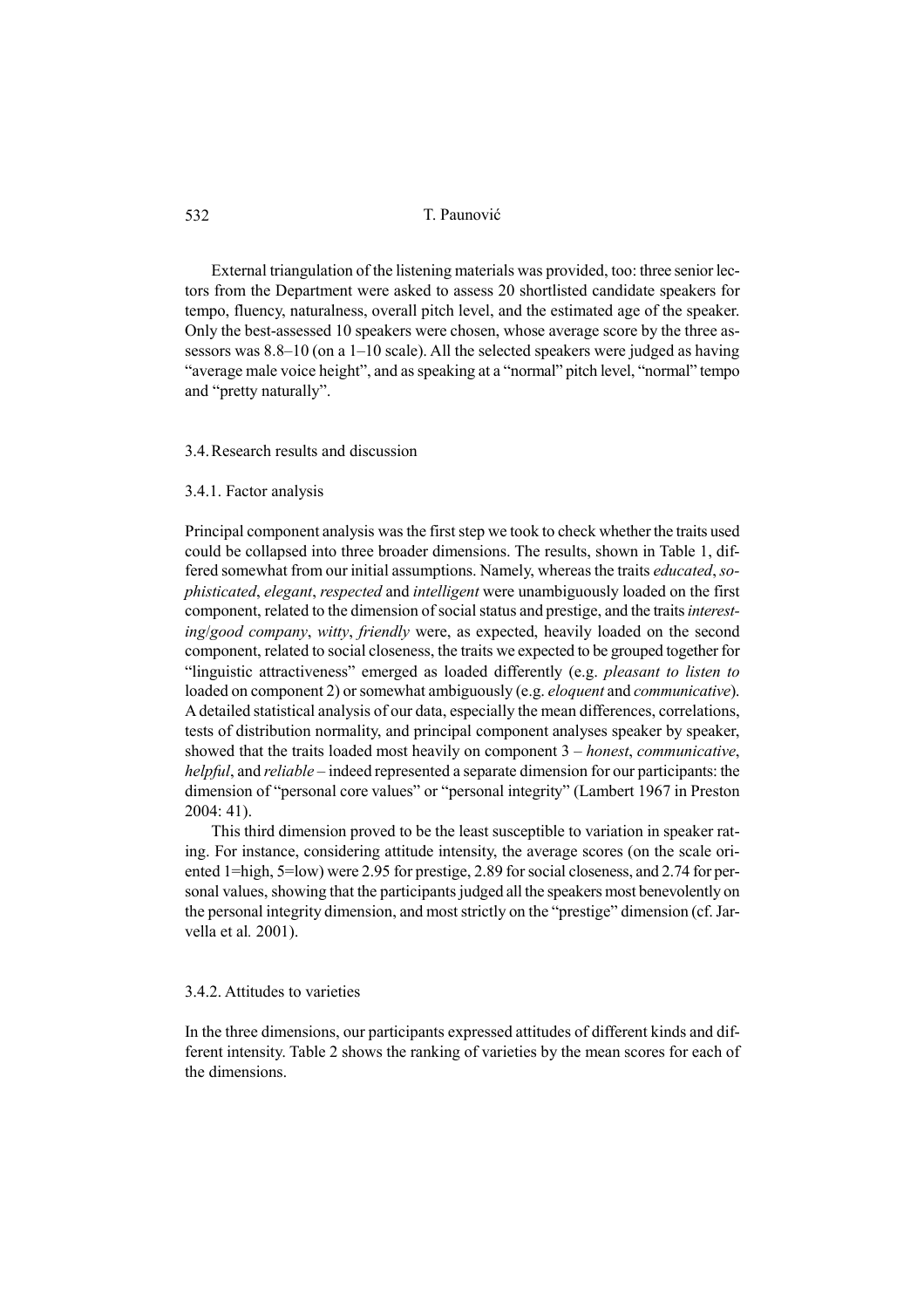|                          |         | Raw       |         | Rescaled  |                |         |  |  |
|--------------------------|---------|-----------|---------|-----------|----------------|---------|--|--|
|                          |         | Component |         | Component |                |         |  |  |
|                          | 1       | 2         | 3       | 1         | $\overline{c}$ | 3       |  |  |
| educated                 | .297    | .003      | .068    | .848      | .009           | .196    |  |  |
| sophisticated            | .285    | .038      | .044    | .816      | .109           | .127    |  |  |
| elegant                  | .291    | .109      | $-.012$ | .779      | .291           | $-.033$ |  |  |
| successful and respected | .239    | .049      | .033    | .765      | .158           | .107    |  |  |
| intelligent              | .211    | .104      | .030    | .707      | .349           | .102    |  |  |
| interesting/good company | $-.002$ | .389      | .063    | $-.003$   | .838           | .135    |  |  |
| witty/ sense of humour   | .041    | .280      | .015    | .113      | .774           | .042    |  |  |
| pleasant to listen to    | .168    | .289      | .046    | .419      | .722           | .115    |  |  |
| friendly                 | .116    | .211      | .141    | .305      | .556           | .373    |  |  |
| eloquent                 | .153    | .194      | .116    | .398      | .507           | .303    |  |  |
| skilful                  | .141    | .169      | .092    | .410      | .493           | .270    |  |  |
| honest                   | $-.037$ | $-.002$   | .510    | $-.070$   | $-.005$        | .953    |  |  |
| communicative            | .055    | .182      | .214    | .134      | .447           | .528    |  |  |
| helpful                  | .119    | .089      | .164    | .355      | .265           | .489    |  |  |
| reliable                 | .137    | .114      | .162    | .380      | .317           | .451    |  |  |

Table 1: Rotated Component Matrix(a) of the traits used in semantic differential scales.

Extraction Method: Principal Component Analysis. Rotation Method: Varimax with Kaiser Normalization. a Rotation converged in 5 iterations.

| Prestige           |      | <b>Closeness</b> |      | Personal integrity |      |
|--------------------|------|------------------|------|--------------------|------|
| S. England UK      | 1.94 | Australia        | 1.84 | Australia          | 1.97 |
| South Africa       | 2.16 | S. England UK    | 2.21 | S. England UK      | 2.26 |
| Australia          | 2.18 | N. Midland USA   | 2.29 | N. Midland USA     | 2.38 |
| N. Midland USA     | 2.31 | California USA   | 2.67 | Scotland, UK       | 2.58 |
| California USA     | 2.82 | Scotland, UK     | 2.71 | California USA     | 2.64 |
| <b>EFL Greek</b>   | 3.02 | South Africa     | 2.74 | South Africa       | 2.69 |
| Scotland, UK       | 3.55 | <b>EFL Greek</b> | 3.26 | <b>EFL Greek</b>   | 2.93 |
| N. Ireland, UK     | 3.72 | Southern USA     | 3.38 | Southern USA       | 3.11 |
| <b>EFL Russian</b> | 3.77 | N. Ireland, UK   | 3.71 | <b>EFL Russian</b> | 3.35 |
| Southern USA       | 4.07 | EFL Russian      | 3.75 | N. Ireland, UK     | 3.40 |

Table 2. Varieties ranked by mean scores in the dimensions of prestige, social closeness, and personal values (integrity).

The strongest attitudes, positive and negative, were expressed in the domain of **social status/prestige**, as obvious from the span between the most highly ranked Southern England speaker's mean score and the most unfavourably ranked Southern USA speaker's. Positive attitudes (mean=1.0–2.5) were expressed towards the speakers from Southern England, South Africa, Australia and North-Midland USA. Negative attitudes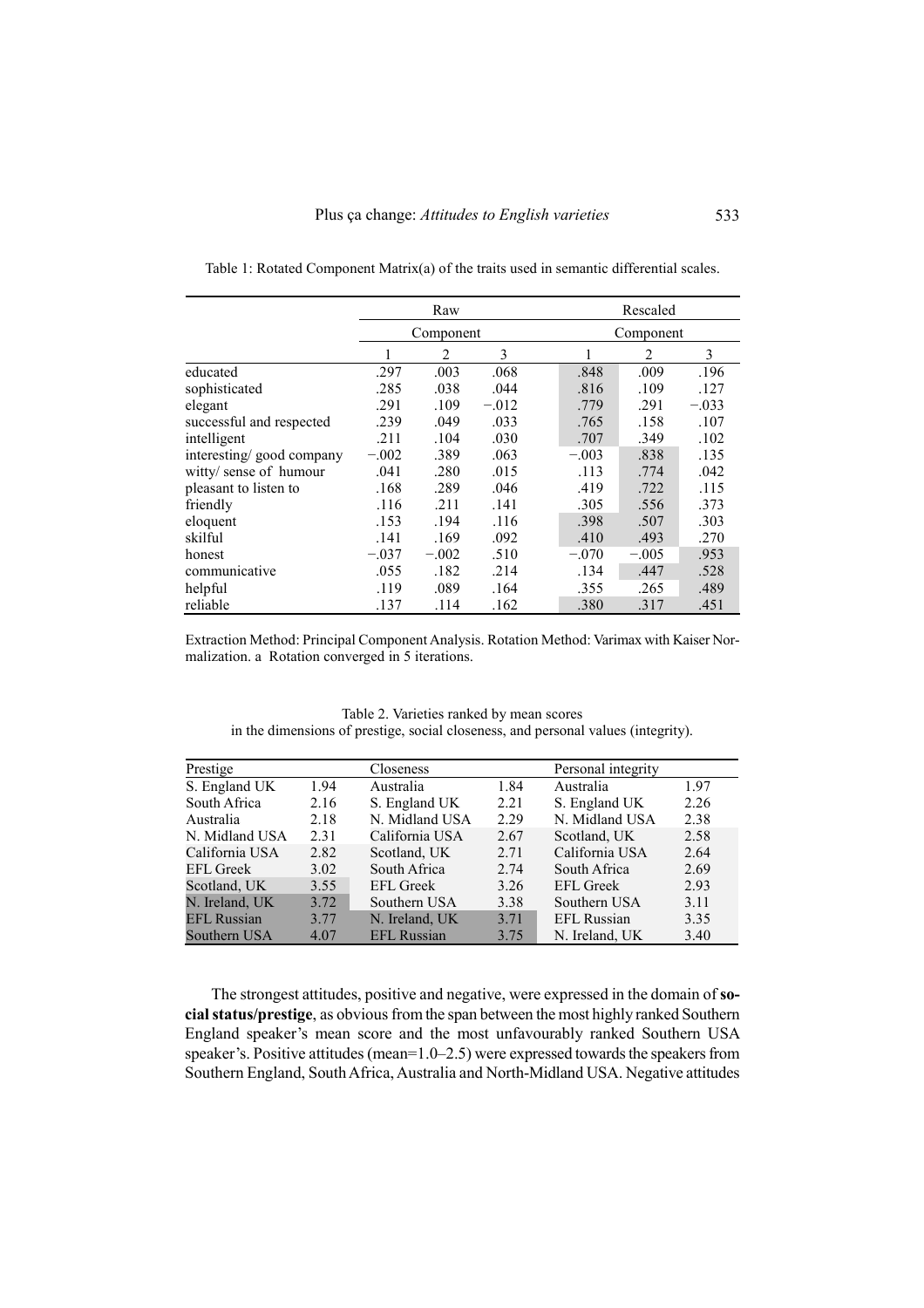(mean=3.5–5.0) were expressed towards the speakers from Northern Ireland, Russia (EFL), and Southern USA.

Bearing in mind previous research findings with European EFL learners, and the traditional educational context in Serbia, the highest social status ascribed to the accent closest to standard southern English<sup>8</sup> was not surprising (cf. Ladegaard 1998: 258; Ray and Zahn 1999; Jarvella et al*.* 2001: 50; Evans 2005: 243; Ladegaard and Sachdev 2006), and neither were the mildly positive to neutral ratings of the North-Midland and Californian USA speakers (cf. e.g. Dalton-Puffer et al*.* 1997; Ladegaard 1998; McKenzie 2007, 2008). Of the two EFL speakers, the one whose accent was more similar to "standard southern English" (although it did show some EFL features) was ranked much more favourably on prestige. The high positive rating of the Australian speaker in the dimension of prestige, although admittedly not expected in our population, also falls in line with the findings of some recent research (Bayard et al*.* 2001; Garrett et al. 2005).

Echoing numerous previous findings, for instance, Lippi-Green's (1997) or Soukup's (2001), that "Southern accent is considered low-status and non-standard" (Soukup 2001: 67), in our population, too, the lowest prestige was associated with Southern USA speech, although the speakers from Scotland and Northern Ireland were rated relatively negatively in this dimension as well.

The attitudes in the dimension of **social closeness** were of almost equal intensity as those in the dimension of status for positive identification (e.g. Australian mean=1.84), but relatively more moderate for negative identification (mean=4.07 for status vs. mean=3.75 for closeness). The participants judged the speakers from Australia, southern England, and North-Midland USA favourably, while those from Northern Ireland and Russia (EFL) were rated negatively.

As can be seen from Table 2, the scores for the third dimension, **personal core values** or personal integrity, were the most favourable. Three speakers – Australian, Southern English, and Northern USA – evoked positive attitudes, while all the rest, though ranked differently, were in fact all rated neutrally (mean=2.5–3.5).

A closer comparison of individual variety rankings in the three dimensions, shown in Table 3, reveals that only three varieties were ranked more favourably on status than they were on social closeness, but with varying degrees of variance (cf. skewness and standard deviation values in Table 3): Southern England, South African, and EFL Greek. These three varieties, as pointed out above, were the closest in their phonetic properties to "standard southern English". All the other speakers were rated more favourably on social closeness and personal integrity than on prestige, with varying degrees of variance (skewness and standard deviation). The most striking difference between their rankings on social status and social closeness occurred with the speakers from Scotland (mean difference=0.84) and Southern USA (mean difference=0.69), both judged much more favourably on personal values and social closeness than on prestige.

<sup>&</sup>lt;sup>8</sup> We avoid using the term "RP" because the speaker himself did not describe his accent in that way, although his speech indeed shows mostly standard features.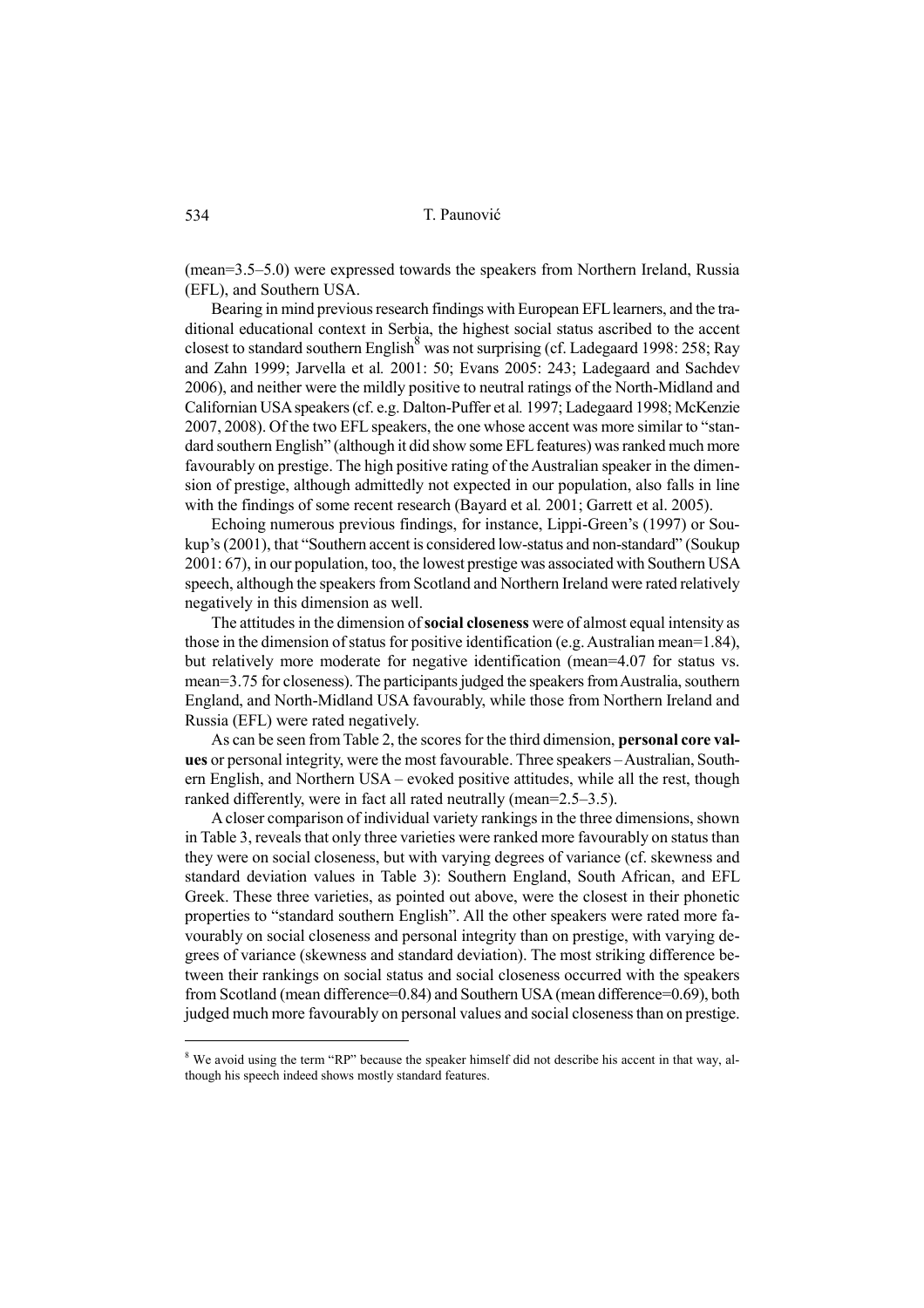|                      |      | <b>Status</b> |               |      | Closeness |                 | Personal integrity |      |                 |  |
|----------------------|------|---------------|---------------|------|-----------|-----------------|--------------------|------|-----------------|--|
|                      | Mean | SD.           | Skewness Mean |      | <b>SD</b> | <b>Skewness</b> | Mean               | SD   | <b>Skewness</b> |  |
| S. England           | 1.94 | .576          | .210          | 2.21 | .611      | .448            | 2.26               | .649 | .169            |  |
| South Africa         | 2.16 | .877          | .774          | 2.74 | .657      | .184            | 2.69               | .703 | $-.103$         |  |
| Australia            | 2.18 | .833          | .396          | 1.84 | .635      | .705            | 1.97               | .688 | .583            |  |
| N. Midland USA 2.31  |      | .782          | 352           | 2.29 | .704      | .284            | 2.38               | .695 | .242            |  |
| California USA 2.82  |      | .783          | $-.141$       | 2.67 | .736      | .105            | 2.64               | .676 | .045            |  |
| EFL Greek            | 3.02 | .748          | $-.210$       | 3.26 | .714      | $-.305$         | 2.93               | .682 | .289            |  |
| Scotland             | 3.55 | .704          | $-.164$       | 2.71 | .946      | .117            | 2.58               | .883 | .222            |  |
| Northern Ireland 372 |      | .642          | $-.395$       | 3.71 | .611      | $-.255$         | 3.40               | .650 | $-.056$         |  |
| EFL Russian          | 3.77 | .668          | $-.564$       | 3.75 | .673      | $-.910$         | 3.35               | .650 | $-.244$         |  |
| Southern USA         | 4.07 | .614          | $-.312$       | 3.38 | .809      | $-.334$         | 3.11               | .759 | .121            |  |

Table 3. Central tendency (means) and variability (standard deviation [SD] and skewness) measures for the 10 speakers ranked by the mean scores for the dimension of status.

In this respect, our results do fall in line with some previous findings (cf. Garrett et al. 2005: 212; Bayard et al. 2001; Coupland and Bishop 2007), but not completely. Namely, it is often pointed out that the varieties ranked high on social prestige tend to be rated rather low on social closeness and attractiveness, and vice versa. For instance, in Ladegaard's (1998) study the RP speaker was rated the highest on prestige and the lowest on social attractiveness by the Danish participants. In our study, there were observable differences in the rating of varieties for status and for solidarity, and, as expected, the three varieties associated with "southern England speech", ranked the highest on prestige, were indeed rated less favourably on social closeness. Still, we cannot say that the ranking of varieties in the prestige dimension was the mirror image of the ranking on social closeness. Rather, although the dimensions of prestige and closeness indeed proved to represent a real distinction for our participants, the varieties were ranked in a parallel way − favourably (or not) in both dimensions. This is obvious, for instance, in Table 2, where the "upper-part" varieties in one dimension do change places in the other dimension, but in most cases they remain "upper-part" varieties, while the "lower-part" varieties remain such, only with slightly different scores and ranking. This could be interpreted by the social context of the study − we can assume that, for our participants, both the dimension of status and that of social closeness were deemed important in this particular context.

<sup>&</sup>lt;sup>9</sup> It should be noted here that statistically significant differences between the first-year and third-year students were observed in the dimensions of social status and social closeness (but not personal core values) only for two varieties – the EFL Russian (.000) and Southern USA (.05) varieties, and, in the dimension of social closeness, for the EFL Greek variety (.05). Since the evaluations by first-year students were notably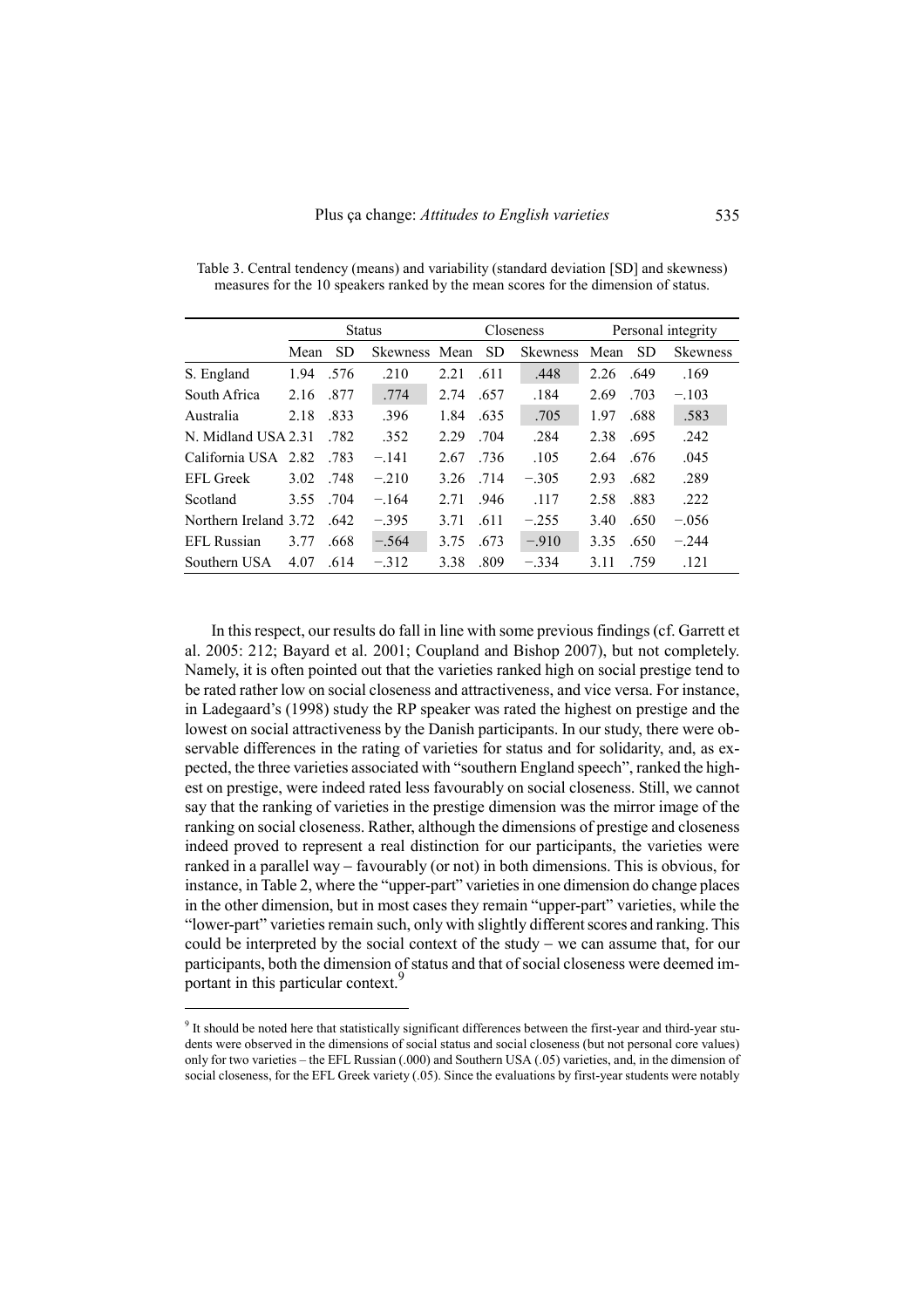These observations are further supported by the comparison of these results with our participants' responses to the questionnaire item which asked them to describe their own accent and state what kind of accent they would like to have, and why. Most participants (45.6%) described their own accent as "American", 24.6% as "neutral", only 14.9% as "British", and as many (14.9%) as "Serbian English". A statistically significant difference (ANOVA,  $F=4.12$ ,  $p<0.05$ ) was observed here, because 50% of first-year students described their accent as "Serbian" or "neutral", while such descriptions were obtained from only 26% third-year students. However, the answers to the question "What kind of accent would you *like* to have?" were notably more uniform: most participants (50.0%) opted for the "British" accent, and 41.2% for the "American" accent, while only 7% stated they would like to retain a "neutral" accent, and only 2 students (1.8%) opted for "Australian", with no significant differences between first- and thirdyear students.

Both these parts of the study indicate that, as much as they may appreciate other varieties, especially in terms of social closeness and personal core values, our students still feel that "British English" represents a high (unattainable but desirable) "standard", in line, for instance, with the findings of Ladegaard and Sachdev (2006).

The students' elaborations on why they would like to have such an accent further support this interpretation. Irrespective of the chosen variety, the most frequent answer was "I just like it" (31.6%), while the rest of the answers were almost uniformly distributed over aesthetic reasons ("it's beautiful", 21.9%), status reasons ("it's sophisticated", 21.1 %) and closeness reasons ("it's natural", 19.3%). A closer look, however, reveals that the reasons offered for preferring "British" and opting for "American" were quite different. As shown in Table 4, "I just like it" was a much more frequent explanation for the choice of the "American" accent, while aesthetic reasons were much more common for the choice of the "British" accent. Moreover, "sophisticated" occurred exclusively with the "British" accent, whereas "natural" occurred with "American" and "neutral" accents, much in accordance with some of our previous findings (Paunović 2009).

However, no statistically significant correlations were observed between the participants' desired accent and the rating of the 10 speakers, except in the dimension of prestige for the Southern USA and EFL Greek speakers  $(p<0.05)$ . This also supports the interpretation that the "British" accent holds a special, high-prestige status in our population, irrespective of the participants' personal preferences.

These findings are also congruous with the ones obtained through the descriptoreliciting item in the second part of the study. Table 5 shows the elicited descriptors, grouped into six categories: "pleasantness", "correctness", "negative, neutral and positive descriptors", which included aesthetic, affective and social properties, and, finally, "negative status" (cf. Garrett et al*.* 2003; Evans 2005).

harsher, this might indicate that students' attitudes towards "EFL speech" indeed change in the course of their studies, together with their readiness to identify with "accented" speech, but this analysis alone is inconclusive.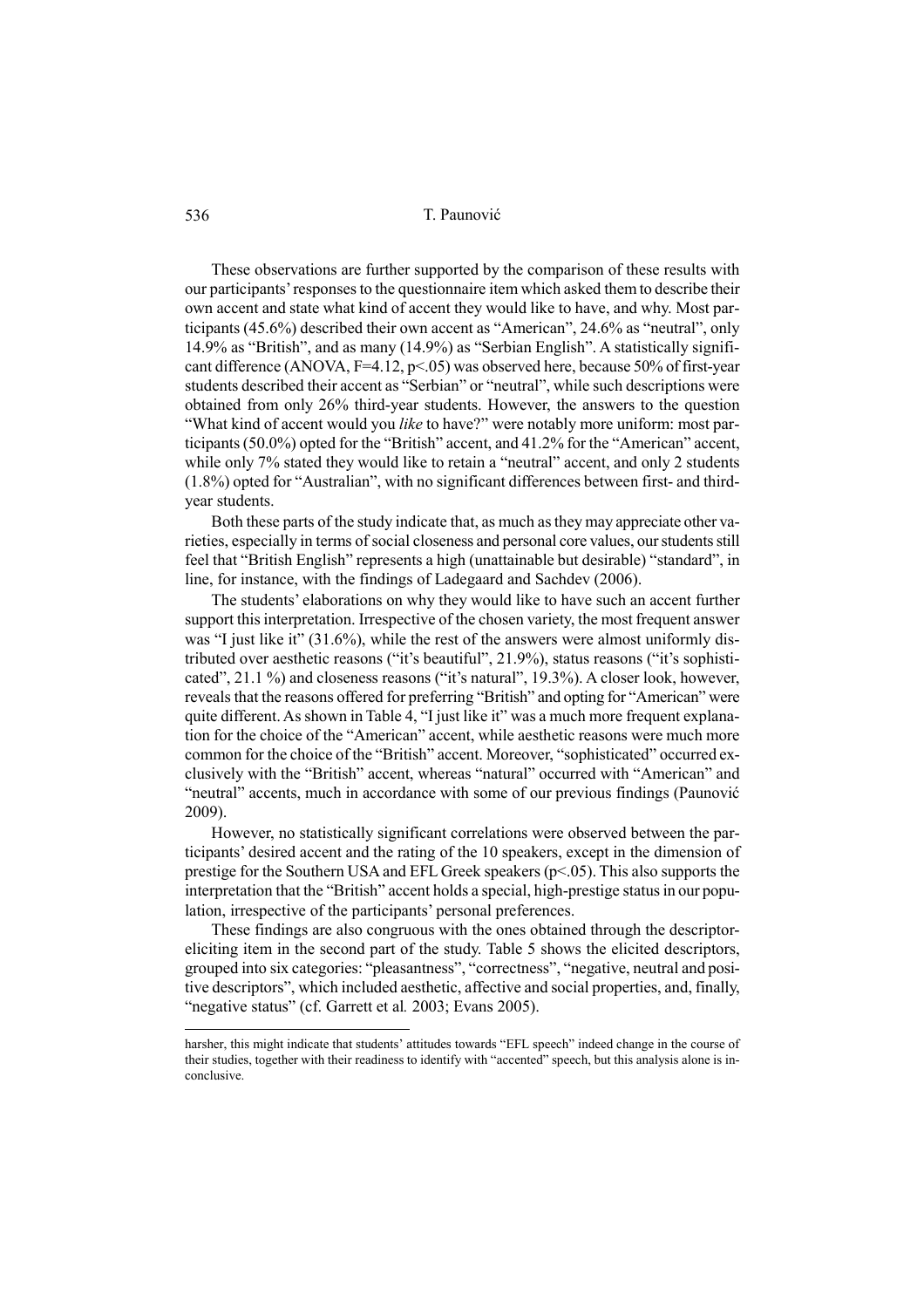|                |         | What kind of accent would you like to have?                 |      |               |          |      |             |                |      |  |            |      |  |
|----------------|---------|-------------------------------------------------------------|------|---------------|----------|------|-------------|----------------|------|--|------------|------|--|
|                | Neutral |                                                             |      |               | American |      |             | <b>British</b> |      |  | Australian |      |  |
|                |         | N Row % Col. % N Row % Col. % N Row % Col. % N Row % Col. % |      |               |          |      |             |                |      |  |            |      |  |
| missing        |         |                                                             |      | $2^{\circ}$   | 50.0     | 4.3  |             | 2 50.0         | 3.5  |  |            |      |  |
| I just like it |         | 2.8                                                         | 12.5 | 26            | 72.2     | 55.3 |             | 8 22.2         | 14.0 |  | 28         | 50.0 |  |
| natural        |         | 31.8                                                        | 87.5 | <sup>15</sup> | 68.2     | 31.9 |             |                |      |  |            |      |  |
| useful         |         |                                                             |      |               | 33.3     | 2.1  | $2^{\circ}$ | 66.7           | 3.5  |  |            |      |  |
| beautiful      |         |                                                             |      |               | 12.0     | 6.4  | 21          | 84.0           | 36.8 |  | 4.0        | 50.0 |  |
| sophisticated  |         |                                                             |      |               |          |      | 24          | 100            | 42.1 |  |            |      |  |

Table 4. Frequency of answers to the question "Why would you like to have such an accent?"

Table 5. Elicited descriptors for the ten speech samples grouped by variety (columns) and by meaning (rows) – "pleasantness", "correctness", negative, neutral, positive, and "negative status".

|                     | NI             | SE                       | <b>SUSA</b>     | S                        | Cal.                    | Sc                                    |                         | R EFL G EFL    | NM             | Aus                     |
|---------------------|----------------|--------------------------|-----------------|--------------------------|-------------------------|---------------------------------------|-------------------------|----------------|----------------|-------------------------|
| missing             | 29             | 31                       | 27              | 39                       | 47                      | 36                                    | 26                      | 56             | 37             | 36                      |
| pleasant            |                | $\overline{33}$          | $\mathbf{1}$    | 13                       | 18                      | 10                                    |                         | 7              | 36             | 33                      |
| unpleasant          | 21             |                          | 25              | $\overline{\mathcal{L}}$ | 12                      | 13                                    | 28                      | 14             | $\overline{3}$ | $\overline{4}$          |
| correct             |                | 5                        |                 | $\overline{3}$           |                         |                                       |                         |                |                |                         |
| incorrect           |                |                          | $\mathbf{1}$    |                          |                         | 1                                     | 1                       |                |                |                         |
| foreign             | 1              |                          |                 | $\overline{3}$           |                         | 9                                     | 10                      | 5              |                |                         |
| funny               | $\overline{3}$ | 1                        | $\overline{27}$ |                          |                         | 19                                    |                         | 1              |                | $\overline{4}$          |
| dull                | 13             |                          | 9               | 3                        | $\frac{2}{1}$           | 1                                     | 14                      | 11             | $\overline{4}$ |                         |
| boring              | 20             |                          | 1               | $\overline{4}$           |                         |                                       | 8                       | $\,8\,$        |                |                         |
| unsophisticated     | $\overline{2}$ |                          | $\overline{2}$  |                          |                         |                                       | 1                       |                |                |                         |
| lowly, coarse       | $\mathbf{1}$   |                          | 13              |                          |                         | $\begin{array}{c} 6 \\ 3 \end{array}$ |                         |                |                |                         |
| awful               | $\overline{c}$ |                          | 1               |                          | 1                       |                                       | $\frac{2}{3}$           |                |                |                         |
| terrible            |                |                          | 1               |                          |                         |                                       |                         |                |                |                         |
| unintelligible      | 17             |                          | $\overline{2}$  |                          |                         | $\overline{c}$                        | 7                       | 1              |                |                         |
| monotonous          | $\overline{c}$ | 1                        |                 | 5                        | $\frac{2}{3}$           |                                       | $\overline{\mathbf{3}}$ | $\overline{c}$ |                |                         |
| average             | $\overline{1}$ |                          |                 | $\overline{2}$           | 6                       |                                       | $\overline{1}$          | $\overline{3}$ | $\overline{2}$ |                         |
| normal              |                | $\overline{c}$           |                 |                          | $\overline{7}$          |                                       | 3                       |                | 9              |                         |
| $\overline{\rm OK}$ |                | $\overline{2}$           |                 |                          | $\overline{7}$          |                                       |                         |                | $\overline{4}$ | 3                       |
| $\overline{$ fine   |                | $\sqrt{8}$               |                 | $\tau$                   |                         |                                       |                         |                | $\frac{3}{2}$  | $\overline{\mathbf{3}}$ |
| interesting         | 1              | 4                        | 3               |                          | $\overline{c}$          | 13                                    |                         |                |                | 17                      |
| colourful           |                |                          |                 |                          |                         | 1                                     |                         |                |                | $\frac{5}{2}$           |
| clever, smart       |                | $\overline{2}$           |                 | 4                        | 1                       |                                       | 1                       |                | 4              |                         |
| articulate          |                | 12                       | 1               | $\overline{7}$           | $\overline{\mathbf{3}}$ |                                       |                         | 1              | 8              |                         |
| elegant             |                | $\overline{\mathcal{L}}$ |                 | 11                       | $\mathbf{1}$            |                                       |                         | $\overline{3}$ |                | 3                       |
| polite              |                | $\overline{c}$           |                 |                          |                         |                                       |                         |                | 1              |                         |
| serious             |                | $\mathbf{1}$             |                 | 4                        | 1                       |                                       |                         |                |                |                         |
| conceited           |                |                          |                 | $\overline{1}$           |                         |                                       | $\mathbf{1}$            | $\mathbf{1}$   |                | $\overline{\mathbf{3}}$ |
| arrogant            |                | $\frac{3}{2}$            |                 | $\mathbf{1}$             |                         |                                       |                         |                | 1              |                         |
| posh                |                |                          |                 | 3                        |                         |                                       |                         |                |                |                         |
| Total               | 114            | 114                      | 114             | 114                      | 114                     | 114                                   | 114                     | 114            | 114            | 114                     |

NI = Northern Ireland; SE = Southern England; S USA = Southern USA; SA = South Africa; Cal. = California, USA; Sc = Scotland; R EFL = Russian EFL; G EFL = Greek EFL; NM = North Midland USA; Aus = Australia.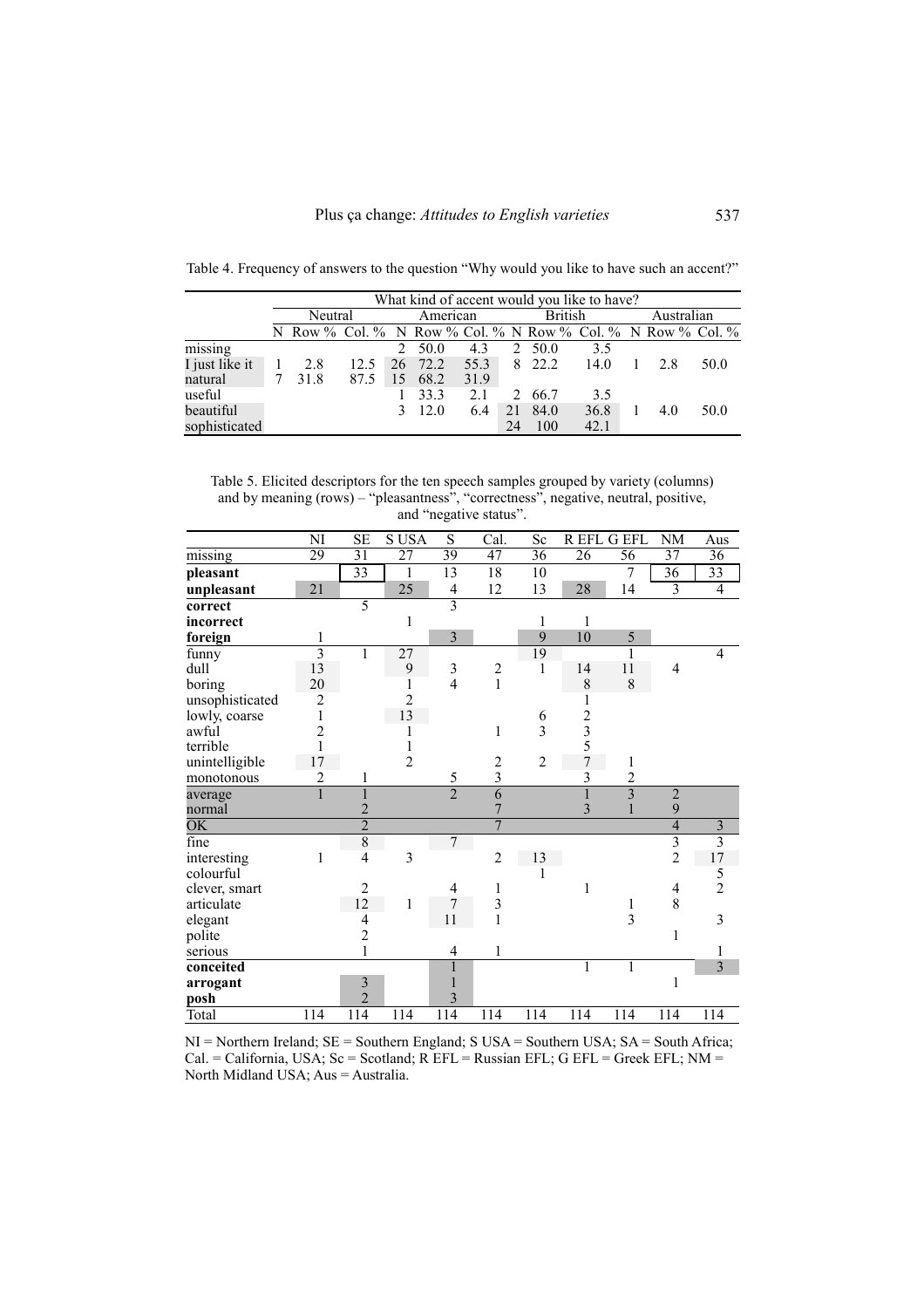The three varieties ranked the highest in the three dimensions were described as "pleasant" (Northern USA, Southern England, Australia), while the descriptor "unpleasant" was used most frequently for the EFL Russian, Southern USA and Northern Ireland samples, ranked the lowest in variety rating, too. The varieties that elicited the most "neutral" descriptors were Californian and Northern American, again in accordance with their general ranking in the first part of the study.

Conspicuously, the Southern England speaker elicited very few negative descriptors, and the speakers from Australia and Northern USA only a few, while the speaker from South Africa was negatively described mostly in terms of his reading performance and not his accent ("dull", "boring", "monotonous"). Conversely, the EFL Russian, Southern USA, and Northern Ireland varieties elicited the greatest number and the widest array of negative descriptors. Particularly, "unintelligible" was the descriptor most often used for the Northern Ireland and EFL Russian speakers. Interestingly, although "standard" or "correct" were not used as traits for speaker rating, these descriptors did emerge here: "correct" for the Southern England and South African varieties, and "incorrect" for the varieties of Scotland, Southern USA, and Russia (EFL). Moreover, some participants used the descriptor "foreign" to describe not only the two EFL speakers, but also those from Scotland and South Africa.

However, Southern England and South African varieties also attracted the most descriptors for "negative status" – "arrogant", "posh", and "conceited" (cf. Evans 2005: 243–244, and the descriptors provided by her participants – "snobbish", "prissy", "stuck up"), adding support to the above interpretation that "British English" holds a special status in our population as the high-status, "standard" variety.

More importantly, all these findings point to yet another observation, namely, that, after they had listened to and thought about ten different *regional* varieties of English, "native" as well as "non-native", in the latter two tasks our participants fell back on using broad general constructs of "British" and "American" English (Clopper 2000; Preston 2004: 40).

The final task in this part of the study asked for the participants' opinion, on a 5 point Likert scale, about how suitable the given speaker would be as an EFL teacher. Table 6 shows the ranking of speakers by the mean scores, which, at a closer inspection, proves to match fairly closely the ranking in the dimension of prestige. For instance, although rated neutrally and ranked rather high for social closeness and personal integrity, the speaker from Scotland was rated very harshly on this item, and so was the EFL Greek speaker. The lowest-ranked EFL Russian speaker was rated with the lowest mean score (=4.17) on this item, too. These scores suggest that for our participants 'foreign accent' is unacceptable in the EFL teaching context.

Moreover, our participants rated the speakers much more harshly on this item than on any of the dimensions: only the three speakers ranked the highest in all the three dimensions were rated positively as EFL teachers, but with obviously lower scores than above (e.g. Southern England mean score=1.94 on prestige, mean score=2.09 here). Further, the South African variety, ranked very high in terms of prestige, was still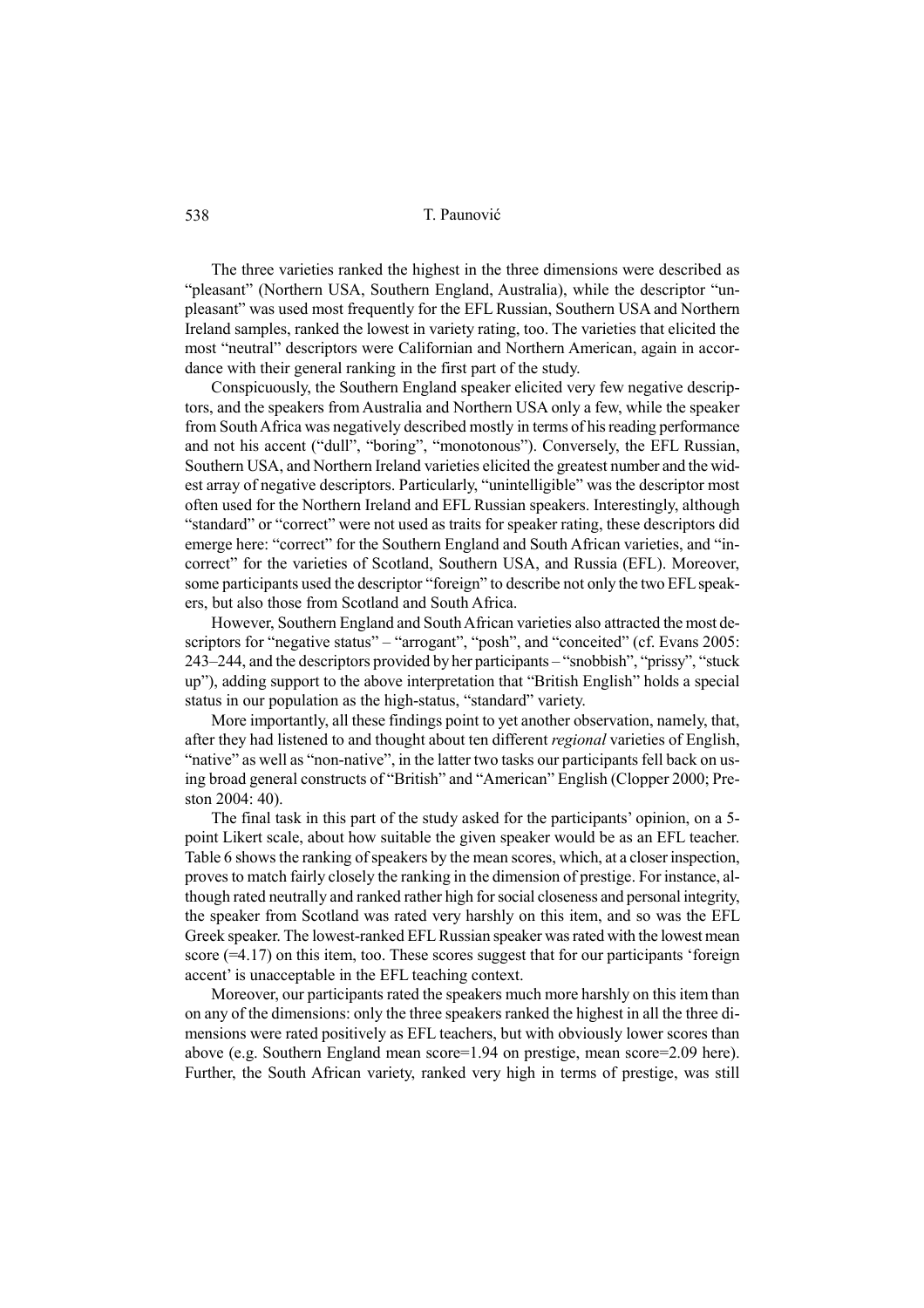|                    | Mean | Stand. Dev. | <b>Skewness</b> |
|--------------------|------|-------------|-----------------|
| Australia          | 2.03 | .999        | .812            |
| Southern England   | 2.09 | .747        | .632            |
| North-Midland USA  | 2.19 | .986        | .506            |
| South Africa       | 2.69 | .988        | .316            |
| California USA     | 2.84 | .937        | $-.138$         |
| <b>EFL Greek</b>   | 3.56 | 1.013       | $-.637$         |
| Scotland           | 3.88 | 1.014       | $-.888$         |
| Northern Ireland   | 4.07 | .773        | $-.708$         |
| Southern USA       | 4.15 | .952        | $-1.557$        |
| <b>EFL Russian</b> | 4.17 | .977        | $-1.560$        |

Table 6. Speakers ranked by the mean score for suitability as EFL teacher.

ranked rather unfavourably as a possible EFL model (mean score=2.69). As many as five speakers were rated negatively on this item – three of them being *native* speakers of regional accents. This shows clearly that our participants' notion of what an EFL teacher should "sound like" relies heavily on their idea of "prestigious" speech, which seems to be closely related to the notions of "standard" and "correct", and not only "native".

That the dimension of status plays an important role is further supported by the statistically significant inter-group differences (.000 level) and correlations between the ranking of speakers on this item and on the dimension of status:  $p<.000$  correlations were observed for the speakers from Northern Ireland, Southern USA, Northern USA, South Africa, and the two EFL speakers; p<.05 correlations for all the other samples. Social closeness also plays a role, judging by the fact that p<.000 correlations were observed for the speakers from Southern England, South Africa, Scotland, Northern USA and the EFL Greek speaker, and  $p<0.05$  correlations for all the others. Statistically significant differences between the first- and third-year students occurred only with respect to the speaker from Southern USA ( $p<05$ ) and the EFL Russian speaker ( $p<000$ ), judged more harshly by the third-year students.

The participants were also asked to explain why they deemed a given speaker suitable or not as an EFL teacher. For the Northern Ireland speaker, 10 participants (9%) stated he was unsuitable "because of his accent", and 11 (10%) "because he can't be understood". For the speaker from Southern England, the explanations offered by those who rated him positively were "intelligibility", aesthetic reasons ("sounds nice", "sounds interesting"), but most frequently (N=16; 14%) "because of his accent". The participants who judged the Southern USA speaker as a suitable EFL teacher explained that he "sounds interesting", "sounds fun" (N=2; 2%), while the most frequent reason for rating him negatively here was "because of his accent" (N=27; 24%). This suggests that in our participants' notion of what an EFL teacher should be like the concept of "accent" plays a very significant role, in the positive as well as the negative sense. This echoes Soukup's conclusion that "*standardness* in the U.S. is not perceived as an emu-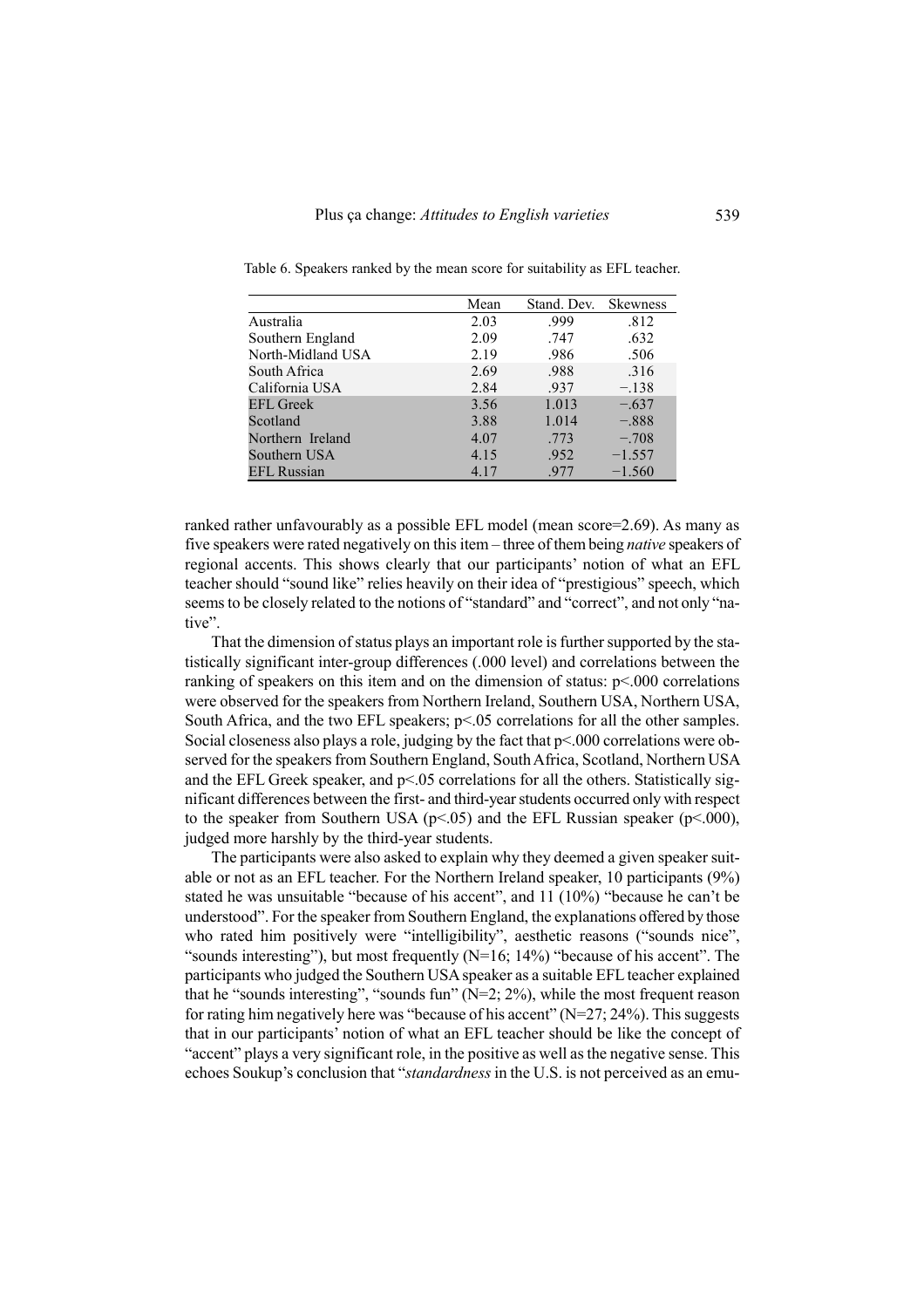lation of one particular language variety or form of speech, but as the avoidance of regional features (such as speaking Southern)" (Soukup 2001: 66). "Standardness" in this sense, as the absence of regional features, seems to be crucial for our participants' idea of the EFL teacher's speech.

# 3.4.3. Variety recognition

In variety identification, our participants showed meagre, if not downright poor results. Following Jarvella et al. (2001: 47), we show the correct and incorrect identifications in a "confusion matrix" (Table 7), since misidentifications are more revealing than correct identifications, raising important questions about the possible influence of stereotypes and language ideologies in variety rating tasks (cf. Jarvella et al. 2001: 50; Bayard et al. 2001: 41; Preston 2004). In Table 7, the dark boxes present the correct identifications for each variety (the number of cases), and the columns show the misidentifications. The rows (light grey) in the lower part of the table show the counts for the six offered variety labels not represented by any of the speakers in the samples.

|                      | <b>S USA</b>   | <b>SE</b>      | Sc             | R EFL          | Aus            | N USA          | Cal.           | G EFL          | <b>SA</b>      | NI             |
|----------------------|----------------|----------------|----------------|----------------|----------------|----------------|----------------|----------------|----------------|----------------|
| South. USA           | 88             | $\overline{2}$ | $\overline{2}$ | $\overline{2}$ | 3              | $\overline{2}$ | $\overline{4}$ | $\overline{2}$ | 3              | 16             |
| South. Eng.          | 1              | 60             |                |                | 17             | 1              |                | 1              | 18             | 3              |
| Scotland             | $\overline{2}$ | $\overline{2}$ | 55             | 1              | 2              | 1              | 5              | $\overline{c}$ | 9              | 9              |
| <b>EFL Russ.</b>     | $\overline{2}$ |                | 9              | 50             | 1              | $\overline{4}$ |                | 12             | 6              | 5              |
| Australia            | 4              | $\overline{2}$ |                | $\overline{4}$ | 35             | 4              | 6              | 7              | 3              | 7              |
| N-Midl. USA          | 6              | 1              |                | 6              | 8              | 31             | 46             | 3              | 3              | 11             |
| Cal. USA             | 1              |                |                | $\overline{4}$ | 9              | 61             | 28             | 3              | 2              | 3              |
| <b>EFL Greek</b>     |                |                |                |                |                |                |                | 20             |                |                |
| S. Africa            |                |                | $\overline{2}$ | 1              | 1              |                |                | 5              | 12             | 5              |
| Nor. Ireland         | 3              |                | 9              |                | 6              |                |                |                | $\overline{2}$ | 10             |
| N. England           | $\overline{2}$ | 40             |                |                | 18             | $\overline{c}$ | $\overline{4}$ | $\overline{4}$ | 23             | 11             |
| Wales                |                | $\overline{2}$ | 1              | 6              | 5              |                | $\overline{4}$ | 3              | 6              | 5              |
| Jamaica              |                |                | 3              |                |                | 1              |                | $\mathfrak{D}$ | 1              | $\mathfrak{D}$ |
| <b>EFL</b> Asian     | $\overline{2}$ |                | $\overline{7}$ | 12             |                |                |                | 19             | $\mathfrak{D}$ | 3              |
| <b>EFL</b> African   | 1              |                |                |                | $\overline{c}$ |                |                | 6              | 4              | 4              |
| L <sub>2</sub> India |                |                | 21             | $\mathfrak{D}$ |                |                | $\mathfrak{D}$ | $\mathfrak{D}$ | 4              |                |
| "I can't tell"       | $\overline{2}$ | 4              | 4              | 24             | 7              | 6              | 13             | 23             | 16             | 19             |

Table 7. Variety identification – Columns: the varieties represented by the samples; rows: how they were identified/misidentified by the participants (simple counts).

 $NI =$  Northern Ireland;  $SE =$  Southern England; S USA = Southern USA;  $SA =$  South Africa;  $Cal. = California, USA; Sc = Scotland; R EFL = Russian EFL; G EFL = Greek EFL; NM =$ North Midland USA; Aus = Australia.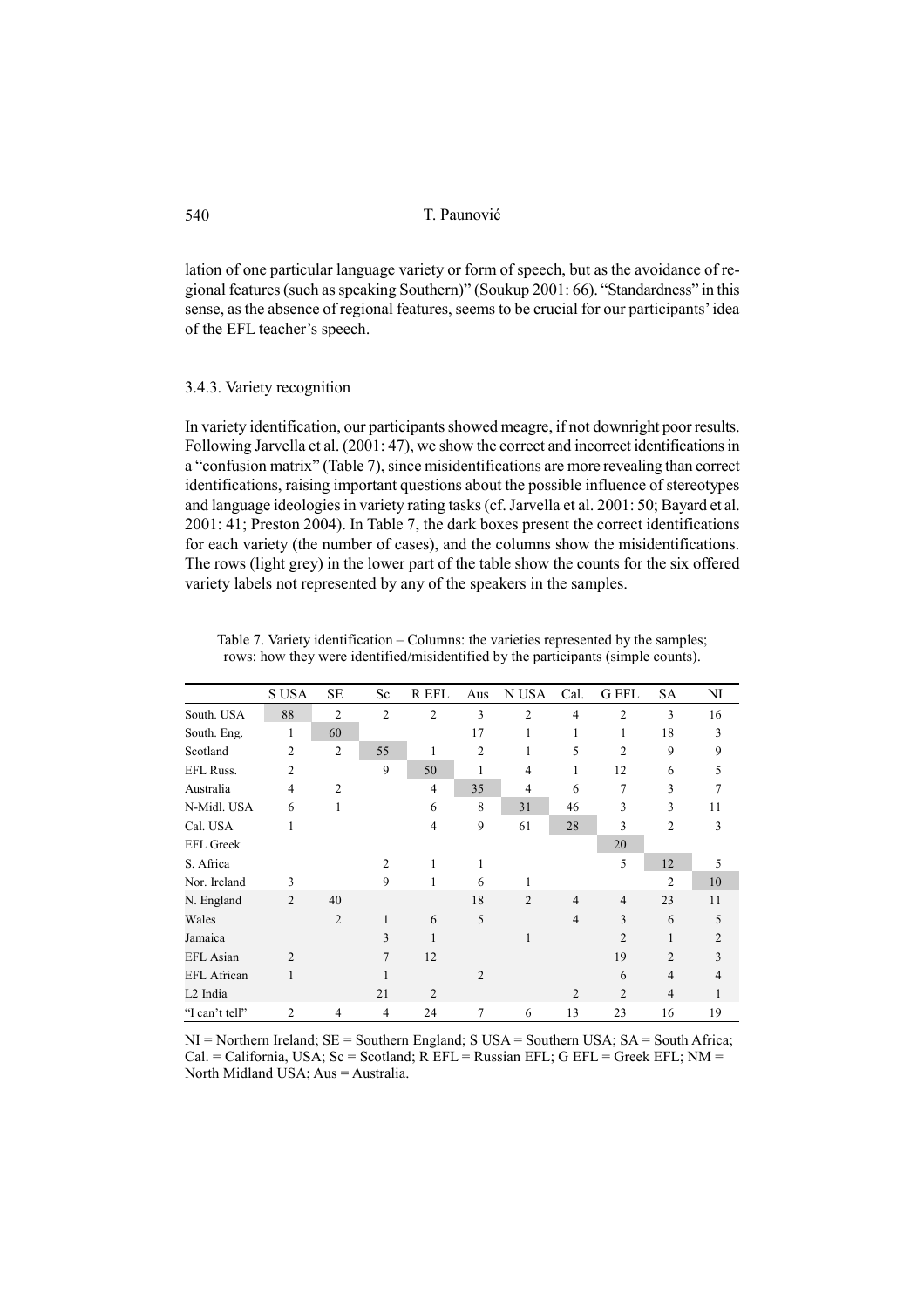The best-recognized variety was the Southern USA one (77%). Apart from that, only the speaker from Southern England was recognized correctly by more than half our participants (52.6%). About half the participants correctly identified the speaker from Scotland (48.2%) and the EFL speaker of Slavic background (44%). As many as six varieties were very poorly identified, and the most incorrectly placed speakers were from Northern Ireland (8.8%), South Africa (10.5%), and Greece (EFL) (17.5%).<sup>10</sup>

Such findings pose an important question: If a given variety was misidentified by a participant, what was his/her rating of that variety based on – the sound of speech itself or the stereotypes and language ideologies associated with certain variety *labels*? The analysis of misidentifications, therefore, threw a new light on the variety rating and expressed attitudes.

First, it supported the observation that our participants operated with broad general constructs of "British" and "American" English, and were not familiar with regional accent differences. For instance, the North-Midland speaker (correctly identified by 27.2% participants) and the Californian speaker (correct 24.6%) were most often mistaken for each other. Therefore, both these speakers were correctly identified as "American" (North-Midland =  $80.7\%$ , Californian =  $62.3\%$ ), since our participants were not familiar with American regional differences beyond the constructed distinction between "southern American" and "general American" speech (cf. Clopper 2000; Soukup 2001; Preston 2004: 40). Similarly, the Southern England speaker was most often mistaken for a speaker from Northern England (by 35.1% of the participants). When this is taken into account, it can be said that the participants correctly identified the accent they construed as "British English" in 87.7% cases, and that they were not aware of the ideologies and negative stereotypes commonly associated with "Northern England" speech (Hiraga 2005: 290; McKenzie 2008: 65; Coupland and Bishop 2007: 79).

Second, along the same line of reasoning, we cannot but ask whether the fact that the South African speaker was mistaken for a "British" speaker by as many as 36% of the participants (15.8% as Southern England, 20.2% as Northern England), in fact, accounts for the high ranking of this variety in the dimension of prestige. This would, then, be a result of the misidentification, and not a reflection of our participants' actual attitude towards this variety. Or, conversely, taking into account the observed negative attitude our participants expressed towards 'accented speech' and 'foreign accents', the

<sup>&</sup>lt;sup>10</sup> It is important to note that significant differences in variety identification between the 1st and 3rd year students were observed for many samples (N. Ireland p<.000; S. Africa p<.05; Scotland p=.052; EFL Slavic p=.000, EFL non-Slavic p<.05, Australia p<.05). However, unexpectedly, a comparison of scores speaker by speaker revealed that 1st year students were markedly more accurate in accent identification than 3rd year students: N. Ireland: 1st = 14% correct identification,  $3rd = 2\%$ ; S. England: 1st = 54% correct  $3rd = 50\%$ ; South USA:  $1st = 78\%$  correct,  $3rd = 74\%$ ; Scotland:  $1st = 59\%$ ,  $3rd = 34\%$ ; EFL Slavic:  $1st = 54\%$ ,  $3rd =$  $30\%$ ; EFL non-Slavic: 1st = 19%,  $3rd = 16\%$ . Only the speakers from South Africa (1st = 8% correct,  $3rd =$ 14%), California (1st = 14%, 3rd = 38%) and Northern USA (1st = 23%, 3rd = 32%) were recognized more accurately by the 3rd year students. This unexpected finding might be explained by the fact that the 1st year students had just had their English phonetics and phonology course at the time of the study, and were focused on the issues of pronunciation and accent.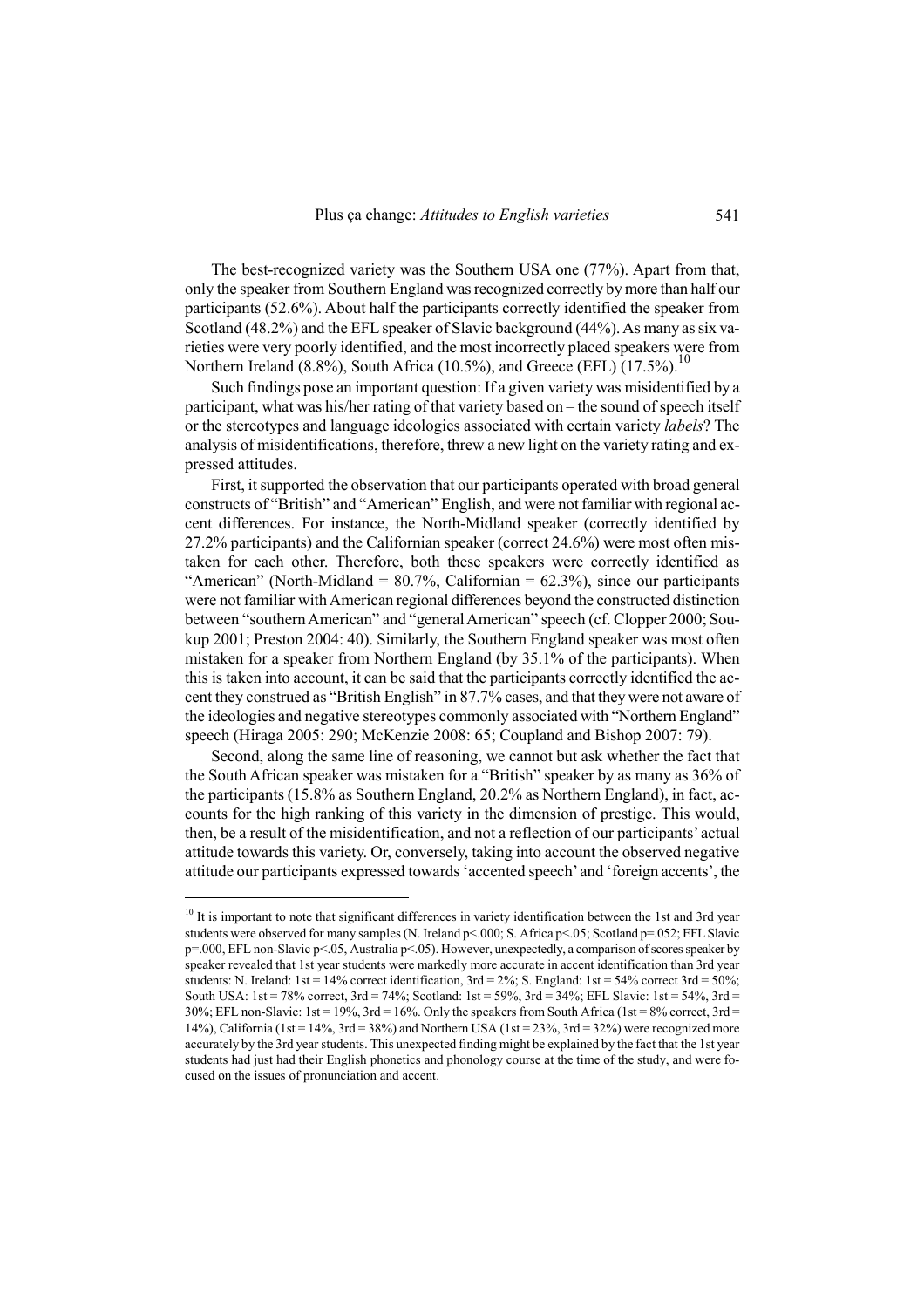fact that the Scottish speaker was mostly mistaken for an EFL speaker should be taken into consideration when observing the rather low ranking of this variety in the dimension of prestige. Similarly, the speaker from Northern Ireland was very difficult for our participants to place, and was misidentified as a speaker of the widest range of varieties – practically all of the offered options. This fact could account, at least partly, for the negative rating of this speaker for both the prestige and social closeness traits.

A closer inspection of the misidentifications adds new details to the picture, revealing an even more obvious influence of stereotypes and language ideologies. First, unexpectedly, statistically significant differences in speaker rating between the participants who identified them correctly and those who did not were not established for all speakers, probably due to a great number of various misidentifications. Second, when we observe the variety rating means as relative to the *supposed* place of the speaker's origin, a pattern of stereotypical rating emerges.

For instance, for the Southern England speaker significant differences were established between the participants who identified him correctly and those who did not (on closeness F=2.20, p=.033; on status F=3.15, p=.003; on personal integrity F=2.17, p=.035). But more importantly, a mean scores comparison reveals that this speaker was rated more harshly on both prestige and closeness when mistaken for a Californian or Australian speaker.

Similarly, a comparison of the rating scores place by place for the Southern USA speaker showed that he was rated more harshly by those participants who mistook him for a Scottish speaker or an EFL African speaker, but notably more favourably by those who mistook him for a speaker from California (correlations  $p=000$ ).

In the same vein, concerning the Scottish speaker, significant correlations were established between speaker identification and the rating in the dimensions of personal values (.000) and closeness (.003) (significant inter-group differences only for personal core values F=2.56,  $p=0.08$ ). More importantly, this speaker, too, was rated markedly unfavourably in the dimensions of closeness and, particularly, status, when mistaken for a Jamaican, Indian, African, or an Asian or Slavic EFL speaker.

Finally, the most striking findings concerned the Australian variety. A statistically significant correlation was observed between speaker identification and rating him in the dimension of prestige  $(p=.035)$ ; he was slightly more favourably rated on closeness when taken to be from California or Wales. Most importantly, this speaker was more favourably rated on prestige by almost all the participants who *misidentified* him than by those (24%) who identified him correctly.

Even where no statistically significant differences and correlations were observed, the comparison of the mean rating scores for different supposed places of origin was very suggestive. For instance, the speaker from South Africa, accurately placed by very few participants, was judged much more favourably on closeness when mistaken for a Californian speaker, and more harshly when misidentified as an ELF Asian or Indian speaker – in the dimension of prestige, he was twice as favourably rated when mistaken for a speaker from England or Wales, but much more harshly when mistaken for a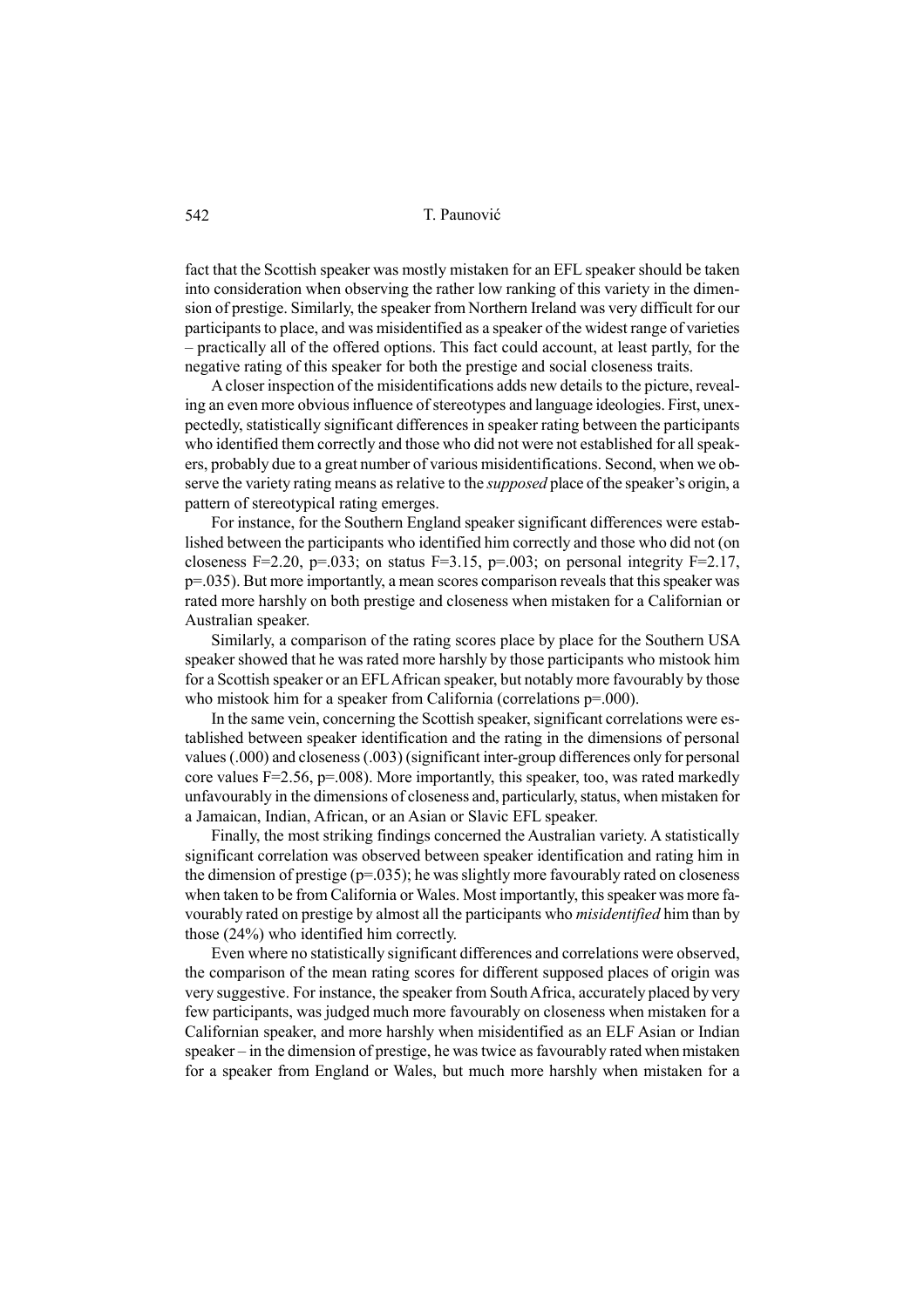speaker from Northern Ireland, an L2 Asian or an L2 Indian speaker. The EFL Greek speaker was rated twice as favourably in terms of both closeness and status when mistaken for a speaker from Southern England, and observably more harshly when mistaken for a Scottish speaker.

These findings shed a different light on the rating of the varieties in terms of status and social closeness, highlighting the influence of stereotypes and language ideologies on attitudes to English varieties. They raise an important question – Would the attitudes have been different had the participants identified the speakers more accurately?

Our study does not offer any definite answers to this question. However, previous research has shown that attitudes (and stereotypes about language varieties) can be triggered indirectly, by the sound of speech or the variety label, through a conscious association between the phonetic cues and the variety label. But they can also be triggered directly, even when the phonetic cues are not consciously linked to the variety label (Milroy and McClenaghan 1977; Irvine 1996 in Preston 2004: 42). It is possible that our participants' expressed attitudes could be explained by this latter option, but for more definite conclusions much more research is necessary, using various techniques within both quantitative and qualitative approaches. What we can state with more certainty, though, is that our analysis of specific misidentification–rating correspondences indeed indicated that stereotypes and language ideologies did play a role in our participants' rating of different English varieties.

### 4. Conclusion

This study, limited in many ways – from the number of participants to applying mostly quantitative methods – showed clearly that students' attitudes to different varieties play a role in defining their "profile" of an EFL teacher, and that attitudes can indeed filter their perception of varieties.

In line with Coupland and Bishop (2007: 85), our participants can be said to have shown "disappointingly familiar conservative tendencies in the general rankings of the accents", assigning the highest prestige to Southern England and "general American" speech and the varieties judged similar to these. At the same time, much like Garrett and colleagues (2005), we can conclude that the issue of attitudes to regional varieties of English is very complex when EFL students and teachers are concerned, and that our study, too, revealed "a mosaic of overlapping and differentiating values" (Garrett et al. 2005: 232), because the participants' notion of the EFL teacher is shaped in the complex interplay of social status and social closeness. Familiarity, too, seems to play a role in shaping students' attitudes, judging by the fact that the most misidentified varieties were also the most unfavourably rated ones. Unfortunately, though, the example of the very well recognized but notably unfavourably rated Southern USA variety shows that a significant role is also played by stereotypes and ideologies.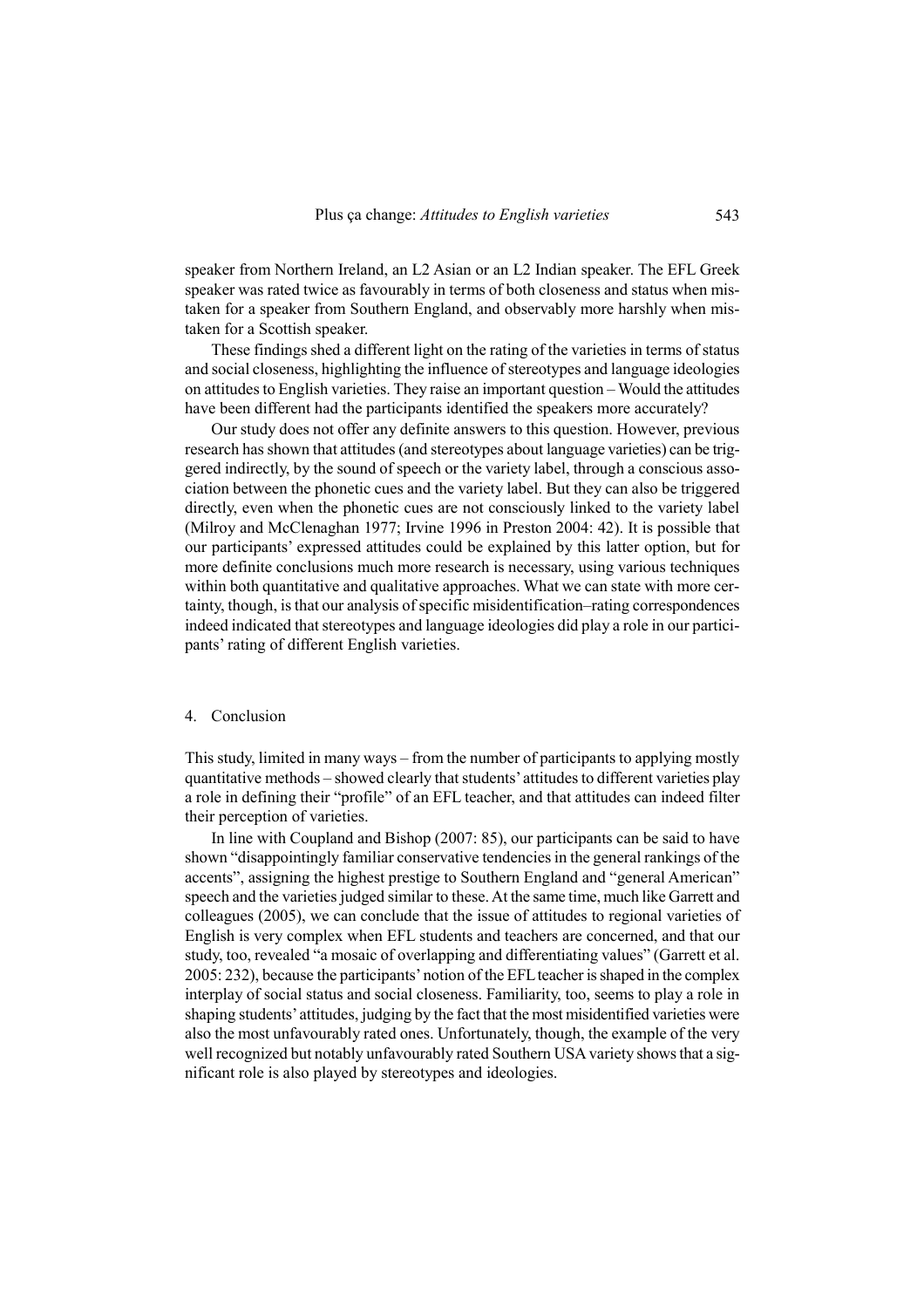The crucial distinction, however, seems to be the one between "foreign" and "standard" or "correct" speech (cf. Coupland and Bishop 2007; Coupland 2007; also Preston 2004: 64) – negative attitudes are expressed towards heavily stereotyped varieties and those that sound "foreign". Even native speakers are dismissed as "foreign" if they sound markedly regional, i.e. different from the "standard" (Soukup 2001: 66).

Relying heavily on the broad constructs of "American" and "British" English and disregarding specific regional differences, our participants seem to support Preston's "folk theory of language", that is, to operate with a "Platonic, extra-cognitive reality" of "British" and "American" as "real" varieties (Preston 2004: 64). And for our participants these constructs seem to equal the notions of "standard" and "correct" English.

Therefore, we believe that our findings imply that EFL students' experience with regional varieties should go beyond familiarity and intelligibility, towards developing a sensibility for social and contextual *appropriateness* of specific varieties, as a crucial part of intercultural communicative competence. As our findings indicate, in accordance with Preston's notion of "correctness" (Preston 2004), this cannot be done by replacing the concepts of "standard" and "correct", since they seem to be essential to our students' concept of EFL teaching, but, rather, by building *upon* and *beyond* them – through awareness-raising about sociophonetic variation, through promoting positive attitudes to language varieties, and through adding a "socio-cultural" (Coupland 2007) component to teacher education.

# **REFERENCES**

- Baker, W., D. Eddington and L. Nay. 2007. "Dialect identification: The effect of region of origin and amount of experience". *American Speech* 84(1). 48–71.
- Bayard, D., A. Weatherall, C. Gallois and J. Pittam. 2001. "*Pax Americana*? Accent attitudinal evaluations in New Zealand, Australia, and America". *Journal of Sociolinguistics* 5(1). 22– 49.
- Bradlow, A.R. and T. Bent. 2003. "Listener adaptation to foreign-accented English". *Proceedings of the 15th International Congress of Phonetic Sciences*, Barcelona. 2881–2884.
- Bradlow, A.R. and T. Bent. 2007. "Perceptual adaptation to non-native speech". *Cognition* 106(2). 707–719.
- Bucholtz, M., N. Bermudez, V. Fung, R. Vargas and L. Edwards. 2008. "The normative North and the stigmatized South: Ideology and methodology in the perceptual dialectology of California". *Journal of English Linguistics* 36. 62–87.
- Byram, M. 1997. *Teaching and assessing intercultural communicative competence*. Clevedon: Multilingual Matters.
- Byram, M. 2008. *From foreign language education to education for intercultural citizenship. Essays and reflections.* Clevedon: Multilingual Matters.
- Clopper, C.G. 2000. "Some acoustic cues for categorizing American English regional dialects: An initial report on dialect variation in production and perception". *Research on Spoken Language Processing. Progress Report 4o. 24 (2000)*. Indiana University Press. 43–65.
- Clopper, C.G. and A.R. Bradlow. 2008. "Perception of dialect variation in noise: Intelligibility and classification". *Language and speech* 51. 175–198.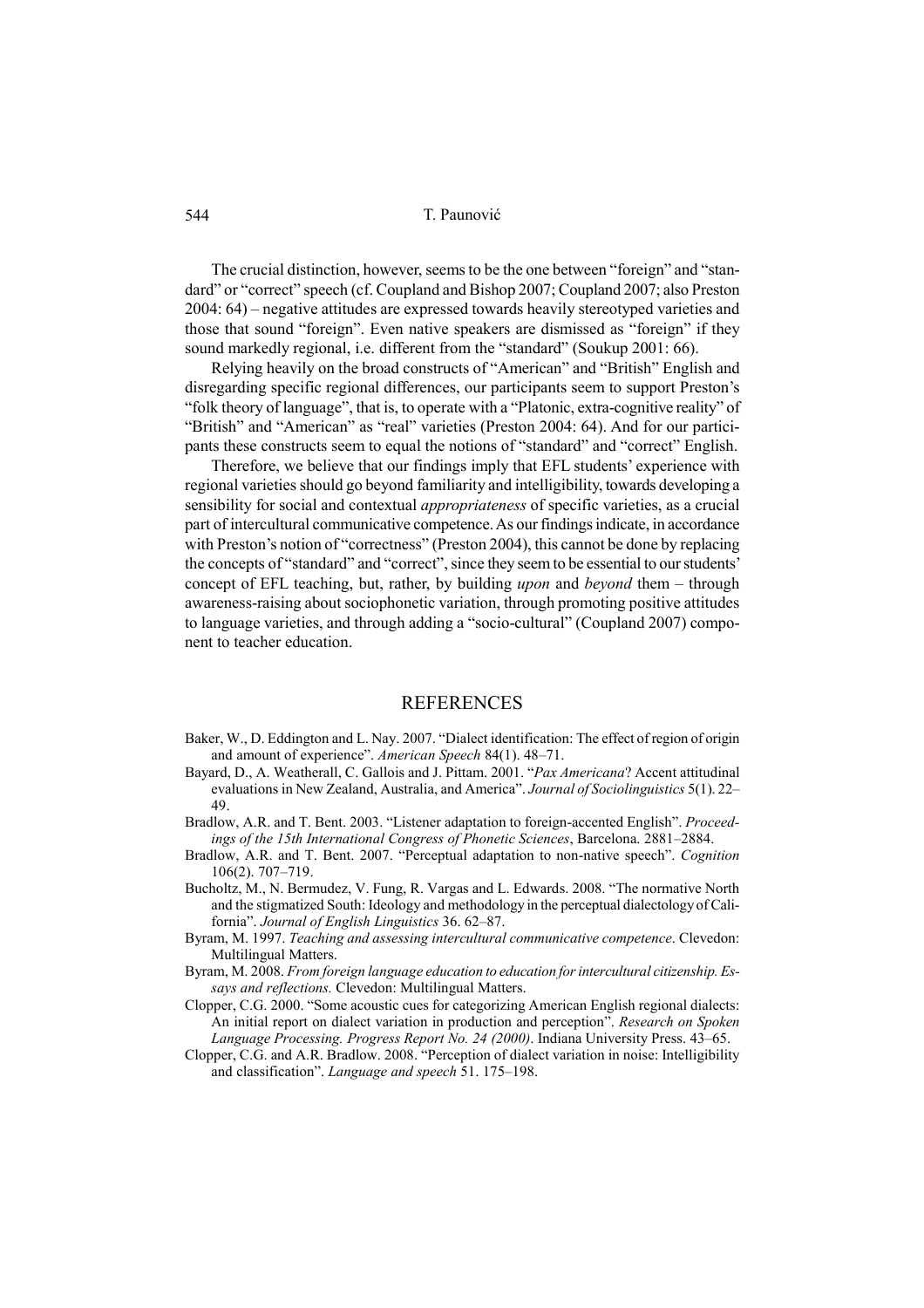- Clopper, C.G. and D.B. Pisoni. 2004a. "Effects of talker variability on perceptual learning of dialects". *Language and Speech* 47 (3). 207–239.
- Clopper, C.G. and D.B. Pisoni. 2004b. "Homebodies and army brats: Some effects of early linguistic experience and residential history on dialect categorization". *Language Variation and Change* 16. 31–48.
- Clopper, C.G. and D.B. Pisoni. 2006. "Effects of region of origin and geographic mobility on perceptual dialect categorization". *Language Variation and Change* 18(2). 193–221.
- Coupland, N. 2000. "Sociolinguistic prevarication about 'standard English'". *Journal of Socioliguistics* 4(4). 622–634.
- Coupland, N. 2007. *Style: Language variation and identity*. Cambridge: Cambridge University Press.
- Coupland, N. and H. Bishop. 2007. "Ideologised values for British accents". *Journal of Sociolinguistics* 11(1). 74–93.
- Cvetičanin, P. and T. Paunović. 2007. "How would you say it in Serbian, Professor Higgins?" Paper presented at the 8th European Sociological Association Conference: Conflict, Citizenship and Civil Society, Glasgow, UK.
- Dalton-Puffer, C., G. Kaltenboeck and U. Smit. 1997. "Learner attitudes and L2 pronunciation in Austria". *World Englishes* 16(1). 115–128.
- Derwing, T.M. 2003. "What do ESL students say about their accents?". *Canadian Modern Language Review* 59(4). 547–567.
- Dziubalska-Kołaczyk, K., K. Janicka, M. Kul, S. Scheuer, J. Weckwerth and D. Wolfram-Romanowska. 2006. "Native standards or non-native ELF: Which English to teach in the 21st century?" In: Dziubalska-Kołaczyk, K. (ed.), *IFAtuation: A life in IFA. A festschrift for professor Jacek Fisiak on the occasion of his 70th birthday*. Poznań: Wydawnictwo Naukowe UAM. 235–259.
- Edwards, J. 1999. "Refining our understanding of language attitudes". *Journal of Language and Social Psychology* 18. 101–110.
- Evans, B.G. 2005. "'The grand daddy of English': US, UK, New Zealand and Australian students' attitudes towards varieties of English". In: Langer, N. and W.V. Davies (eds.), *Linguistic purism in the Germanic languages*. (*Studia linguistica Germanica* 75.) Berlin: Mouton de Gruyter. 240–251.
- Evans, B.G. and P. Iverson. 2007. "Plasticity in vowel perception and production: A study of accent change in young adults". *Journal of the Acoustical Society of America* 121(6). 3814–3826.
- Gallois, C., B. Watson and M. Brabant. 2007. "Attitudes to language and communication". In: Knapp, K. and G. Antos (eds.), *Handbook of applied linguistics, communication competence, language and communication problems, practical solutions*. (Vol. 9.) Berlin: Mouton de Gruyter. 595–618.
- Garrett, P. 2001. "Language attitudes and sociolinguistics". *Journal of Sociolinguistics* 5(4). 626–631.
- Garrett, P., N. Coupland and A. Williams. 2003. *Investigating language attitudes: Social meanings of dialect, ethnicity and performance*. Cardiff: University of Wales Press.
- Garrett, P., A. Williams and B. Evans. 2005. "Attitudinal data from New Zealand, Australia, the USA and UK about each other's Englishes: Recent changes or consequences of methodologies?" *Multilingua* 24. 211–235.
- Giles, H. 1970. "Evaluative reactions to accents". *Educational Review* 22. 211–227.
- Hay, J. and K. Drager. 2007. "Sociophonetics". *Annual Review of Anthropology* 36. 89–103.
- Hilgendorf, S.K. 2007. "English in Germany: Contact, spread and attitudes". *World Englishes* 26(2). 131–148.
- Hiraga, Y. 2005. "British attitudes towards six varieties of English in the USA and Britain". *World Englishes* 24(3). 289–308.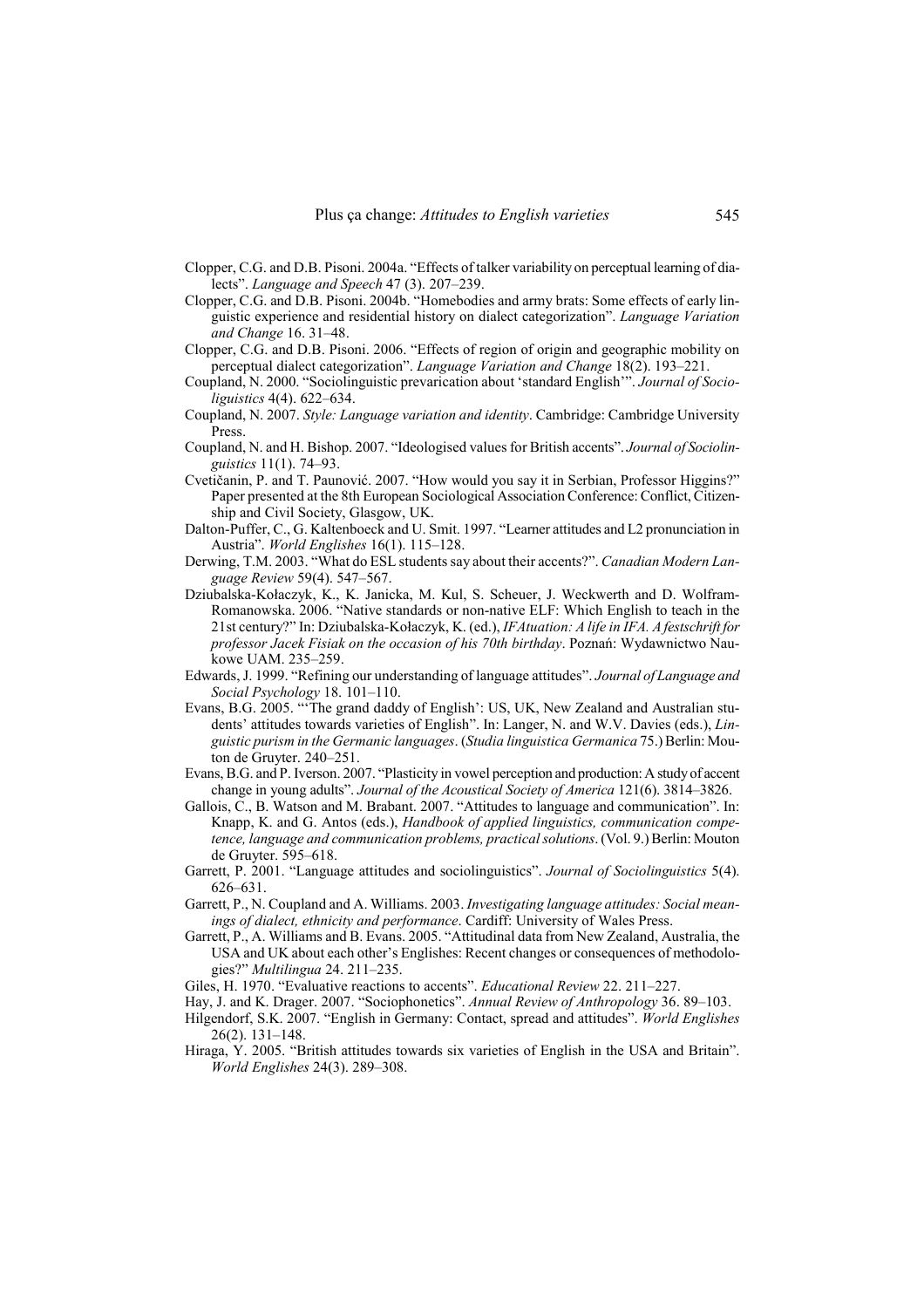Hyrkstedt, I. and P. Kalaja. 1998. "Attitudes toward English and its functions in Finland: A discourse-analytic study". *World Englishes* 17(3). 345–357.

- Irvine, J.T. 1996. "'Style' as distinctiveness: The culture and ideology of linguistic differentiation". Paper presented to the NSF Workshop on 'Style', Stanford University, February 1996.
- Janicka, K., M. Kul and J. Weckwerth. 2005. "Polish students' attitudes to native English accents as models for ESL pronunciation". In: Dziubalska-Kołaczyk, K. and J. Przedlacka (eds.), *Pronunciation models: A changing scene?* Frankfurt an Main: Peter Lang Verlag. 251–292.
- Jarvella, R.J., E. Bang, A.L. Jakobsen and I.M. Mees. 2001. "Of mouths and men: Non-native listeners' identification and evaluation of varieties of English". *International Journal of Applied Linguistics* 11(1). 37–56.
- Kovačević, B. 2005. "Stavovi govornika srpskog jezika prema stranim jezicima". *Srpski jezik* 10(1–2). 501–518.
- Kraljic, T. and A.G. Samuel. 2006. "Generalization in perceptual learning for speech". *Psychonomic Bulletin & Review* 13(2). 262–268.
- Labov, W., S. Ash and C. Boberg. 1997. A national map of the regional dialects of American English*.* (TELSUR project.) Department of Linguistics, University of Pennsylvania. <http://www.ling.upenn.edu/phono\_atlas>
- Labov, W., S. Ash and C. Boberg, 2006 *The atlas of North American English. Phonetics, phonology and sound change*. Berlin: Mouton de Gruyter.
- Ladegaard, H.J. 1998. "National stereotypes and language attitudes: The perception of British, American and Australian language and culture in Denmark. *Language and Communication* 18. 251–274.
- Ladegaard, H.J. and I. Sachdev. 2006. "'I like the Americans... But i certainly don't aim for an American accent': Language attitudes, vitality and foreign language learning in Denmark". *Journal of Multilingual and Multicultural Development* 27(2). 91–108.
- Lambert, W.E. 1967. "A social psychology of bilingualism". *Journal of Social Issues* 23. 91–109.
- Lippi-Green, R. 1997. *English with an accent: Language, ideology and discrimination in the United States*. London: Routledge.
- McKenzie, R.M. 2007. A quantitative study of the attitudes of Japanese learners towards varieties of English speech: Aspects of the sociolinguistics of English in Japan. (Unpublished PhD thesis, University of Edinburgh.)
- McKenzie, R.M. 2008. "Social factors and non-native attitudes towards varieties of spoken English: A Japanese case study". *International Journal of Applied Linguistics* 18(1). 63–88.
- Micheli, S.M. 2001. "Language attitudes of the young generation in Malta". *Vienna English Working Papers* 10(2). 30–55.
- Milroy, L. and D. Preston. 1999. "Introduction". *Journal of Language and Social Psychology* 18. 4–9.
- Milroy, L. and P. McClenaghan. 1977. "Stereotyped reactions to four educated accents in Ulster". *Belfast Working Papers in Language and Linguistics* 2. 1–11.
- Moyer, A. 2007. "Do language attitudes determine accent? A study of bilinguals in the USA". *Journal of Multilingual and Multicultural Development* 28(6). 502–518.
- Mugglestone, L. 1995. *'Talking proper'. The rise of accent as social symbol*. Oxford: Oxford University Press.
- Niedzielski, N. 1999. "The effect of social information on the perception of sociolinguistic variables". *Journal of Language and Social Psychology* 18. 62–85.
- Niedzielski, N. and D. Preston. 2003. *Folk linguistics*. Berlin: Mouton de Gruyter.
- Paunović, T. 2007. "Jezik i identitet: Život između dva jezika" [Language and identity. Life between two languages]. *Zbornik radova Anglistika danas, Interkatedarska konferencija Departmana za anglistiku, 4iš, 03-04.11.2006.* Niš: Filozofski fakultet Univerziteta u Nišu. 21–37.